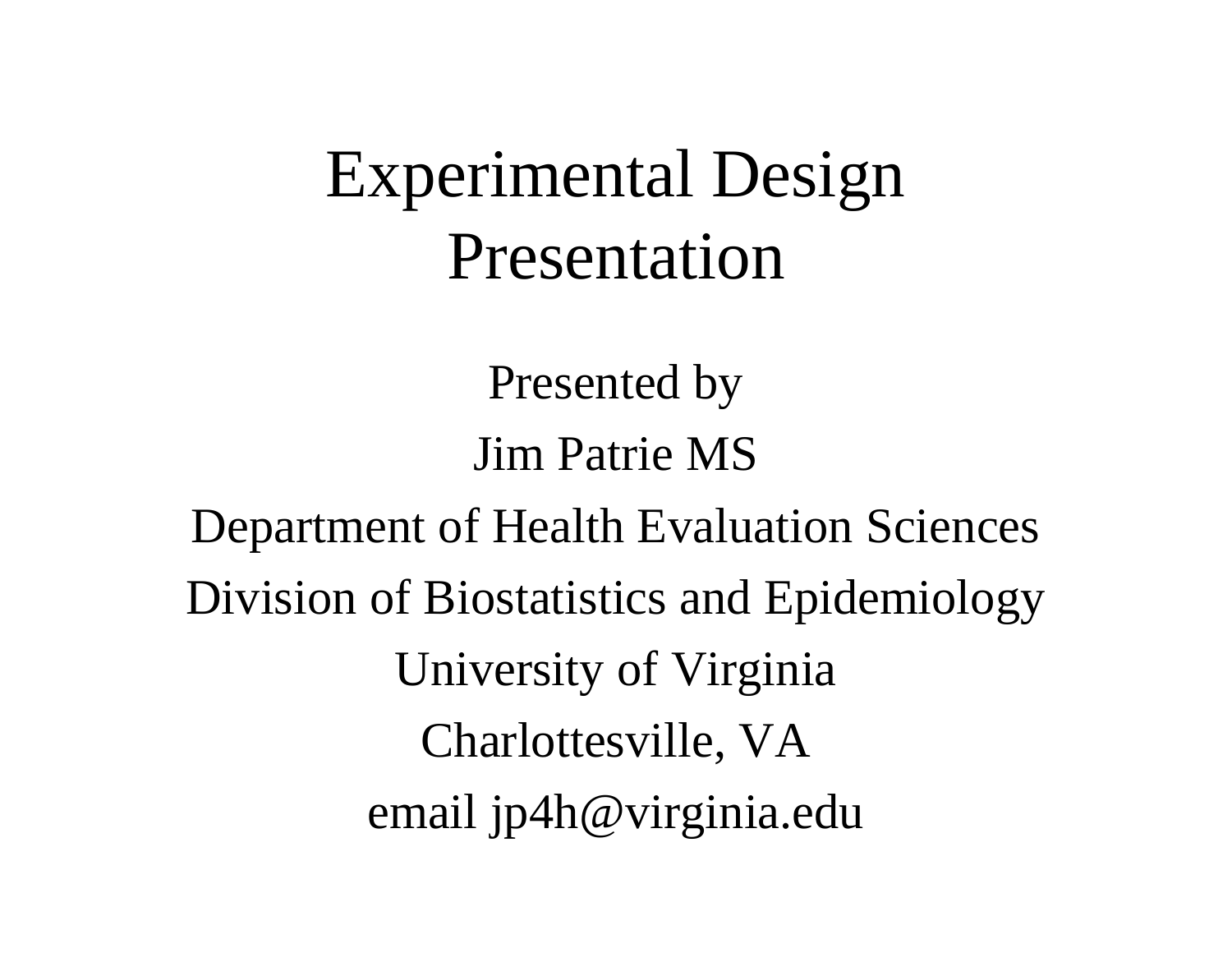# **Presentation Outline**

I ) Background Information.

- randomized experiments.
- randomized comparative experiments.
- observational comparative experiments.

II) Experimental Design Terminology.

- Experimental Unit.
- Replications.
- Treatments.
- Factors
- Factor Levels.
- Fix Factors
- Random Factors.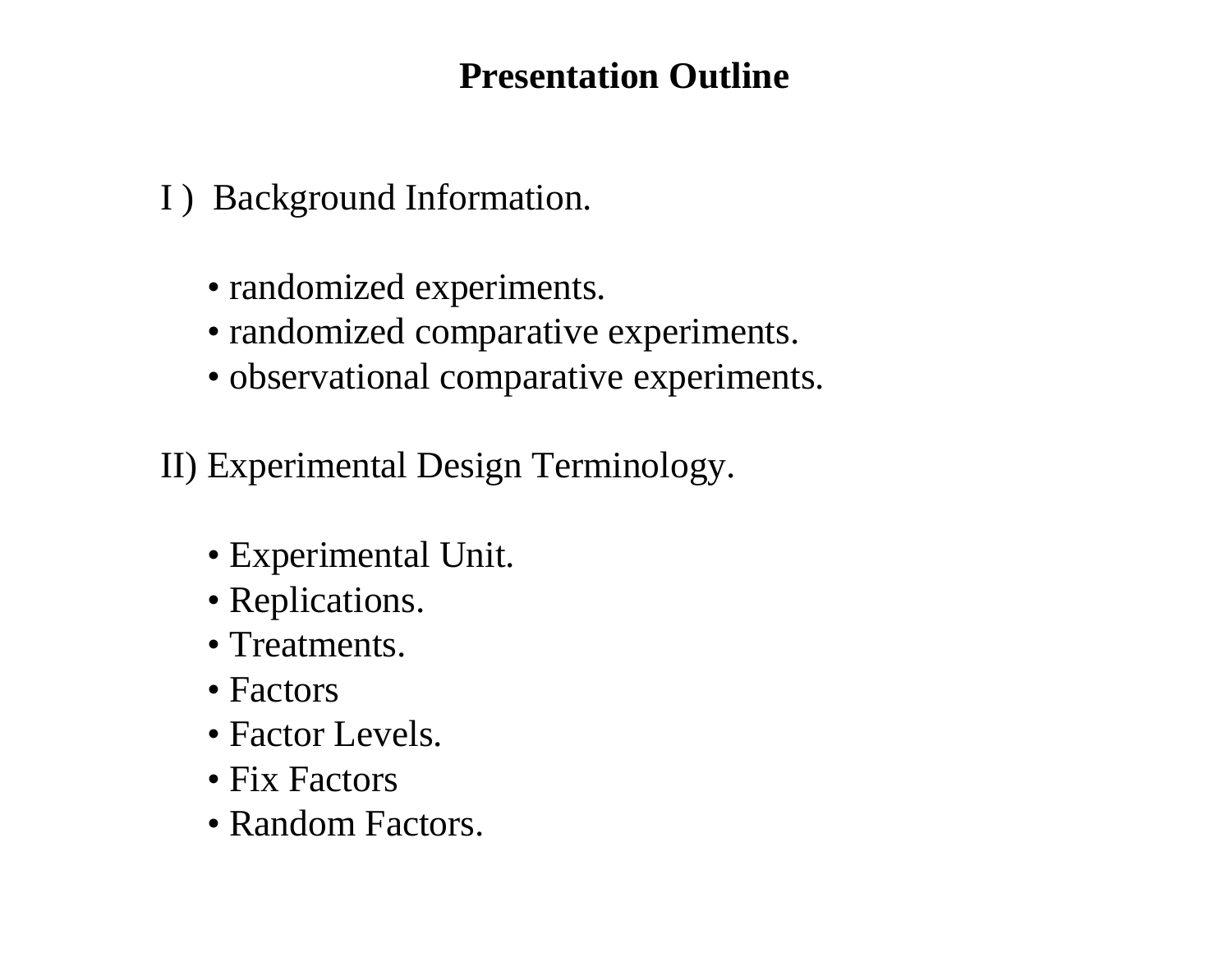III) The Three Major Components of Experimental Design.

- Treatment Structure.
- Design Structure.
- Randomization.

IV) Examples of Commonly Utilized Experimental Designs

- Single Factor Design
- Factorial Design.
- Randomized Complete Block Design.
- Latin Square Design.
- Split Plot Design

 +Treatment and Design Structure Layout, Statistical Model, ANOVA Table, and a Typically Analysis Summary.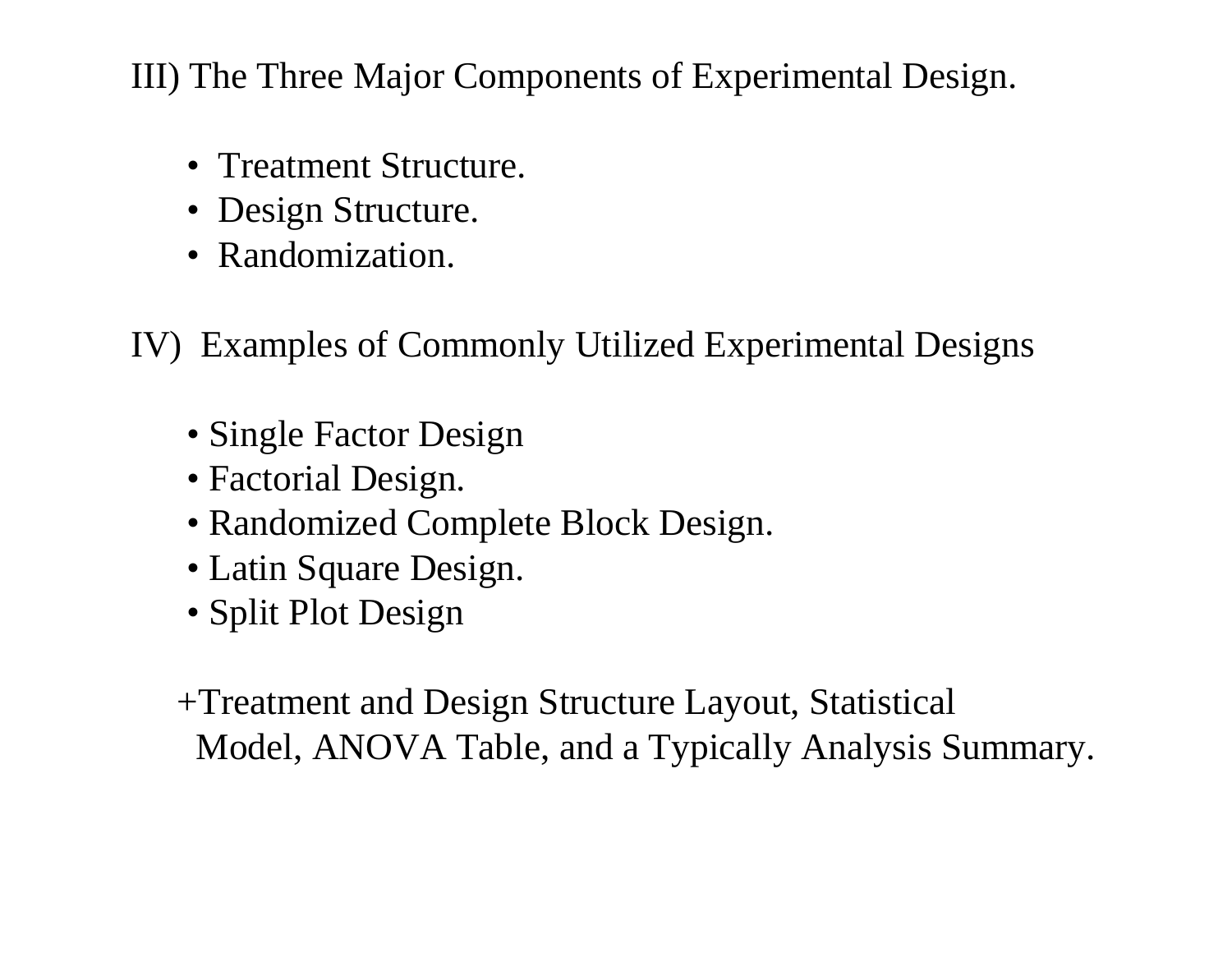- V) Sample Size Estimation.
	- Information required to determine samples size.
	- Sample size formula for a two sample comparison of means.
- VI) Multiple Comparison Adjustment.
	- Controlling Type I error rate.
- VII) Experimental Design Check List.
- VIII) Listing of Useful Introductory and Intermediate Text Books on Experimental Design.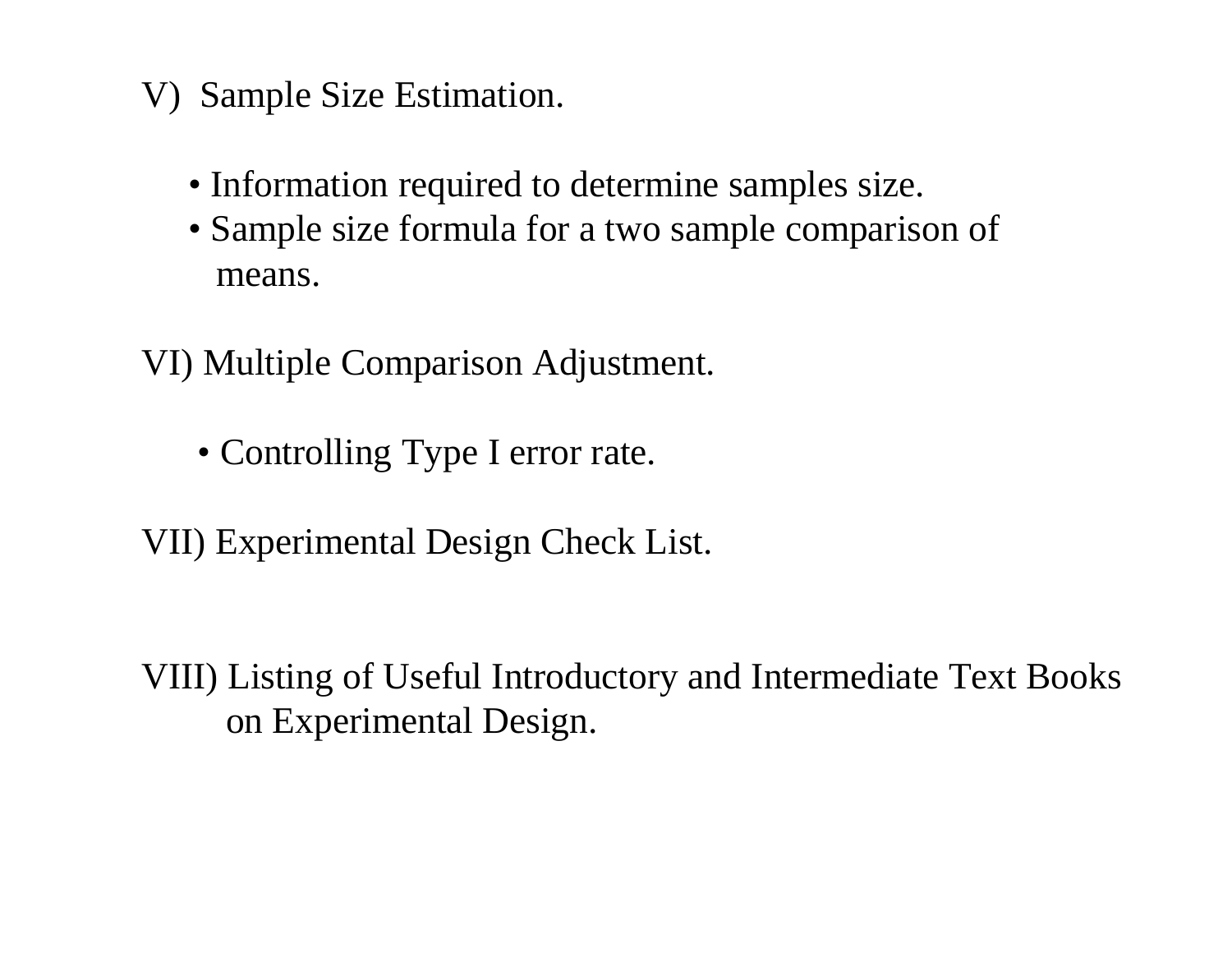#### **Introduction**

The goal of any randomized experiment is to arrive at a clear answer to the question(s) of interest while expending a minimum amount of resources.

The goal of experimental design is to attain maximum information, precision, and accuracy in the results by efficiently utilizing existing resources.

When selecting an experimental design, first and foremost base your choice of design on those designs that will allow you to address your research questions of interest. Having clearly defined objectives is of paramount importance to appropriate design selection.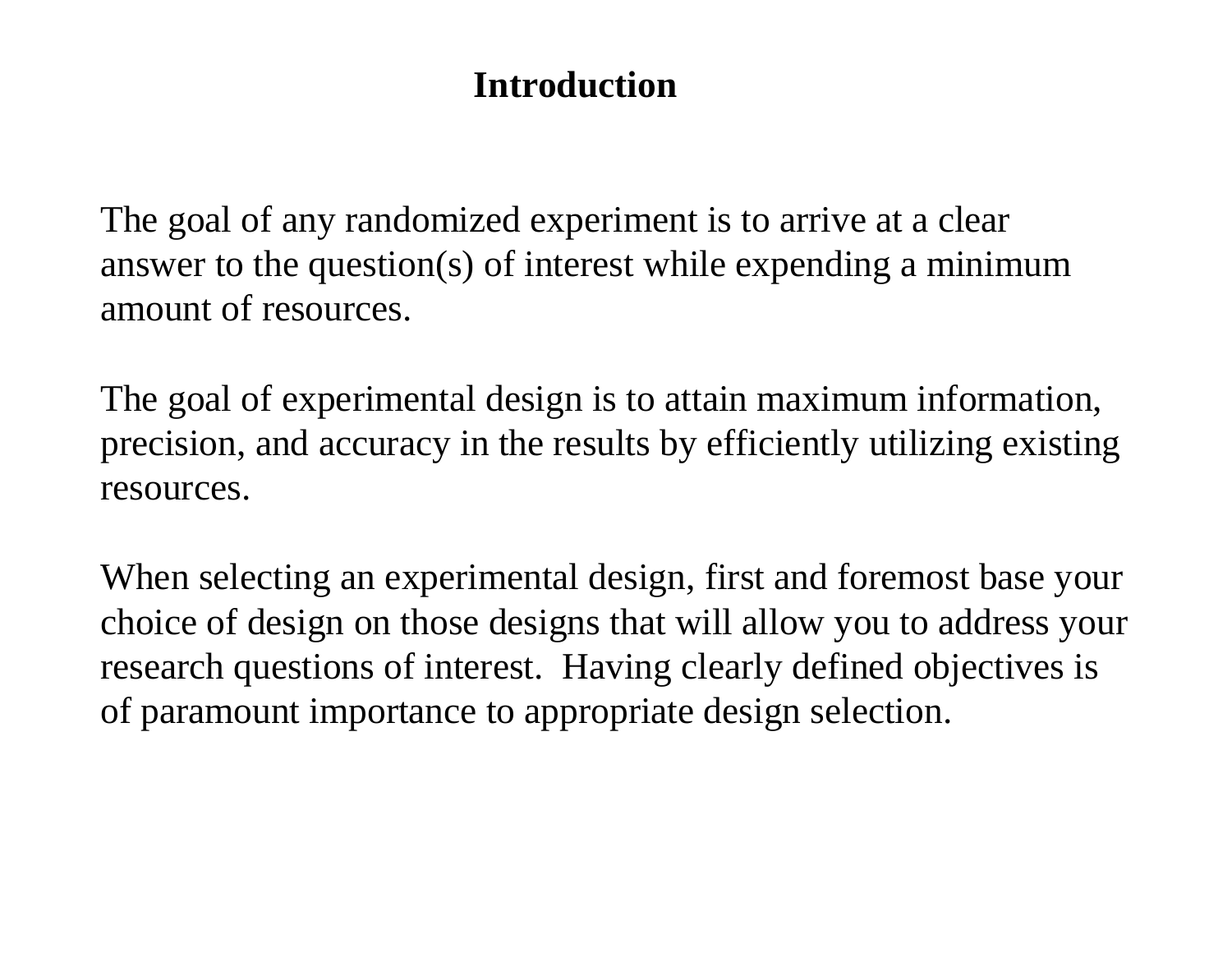# **Randomized Experiments (I)**

A randomized experiment is typically conducted for one or more of the following reasons:

- to compare the response achieved at different settings of the controllable variables\* .
- to determine the principle cause of variation in a measured response.
- to find the conditions that give rise to maximum or minimum response.
- to obtain a mathematical model in order to predict future response.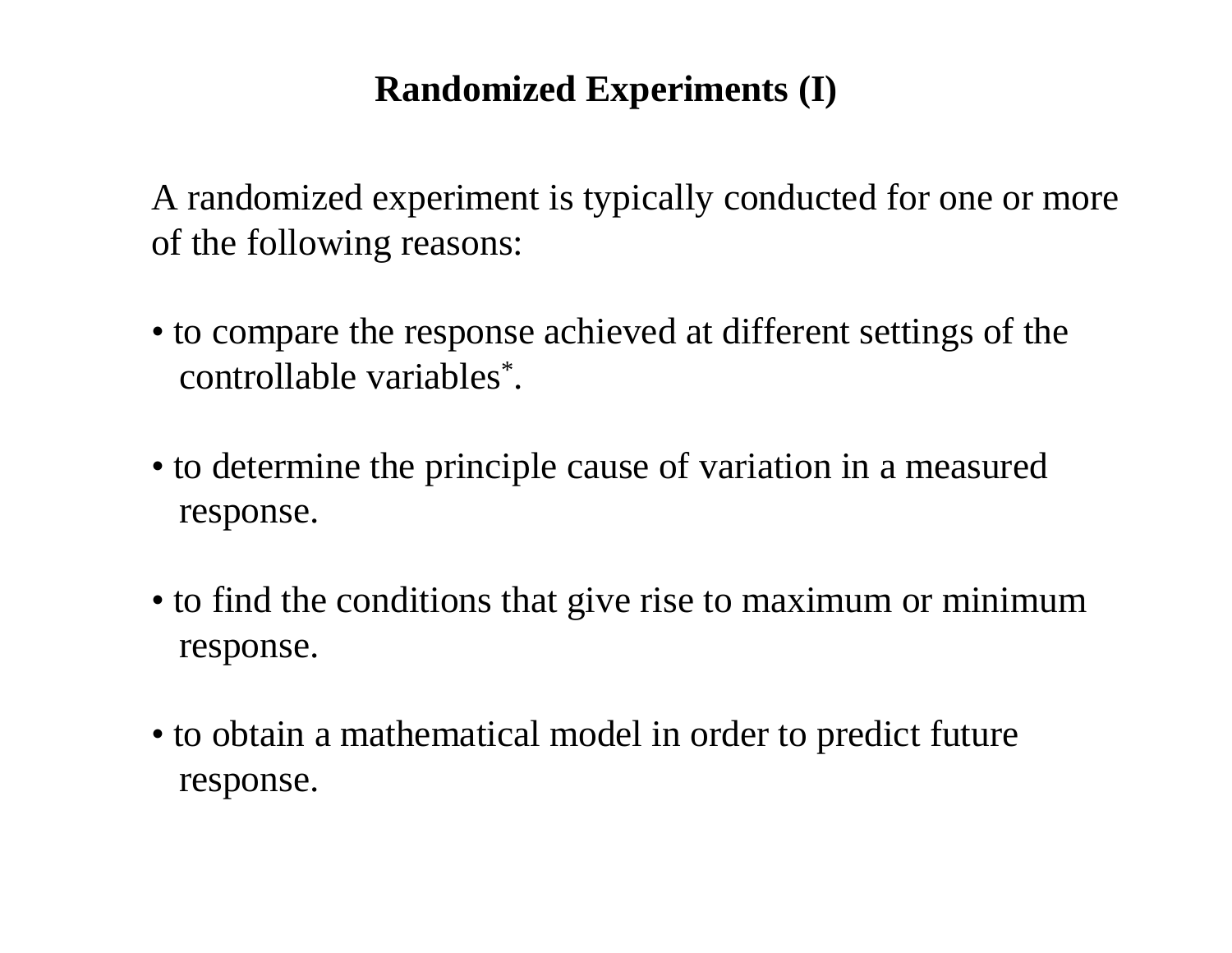#### **Randomized Comparative Experiment**

 The distinguishing features of a randomized comparative experiment include the following:

- conditions are controlled and manipulated by the investigator.
- treatments are assigned at **random** to the experimental units.
- confounding by non-experimental factors is controlled by the randomization process.
- inferential cause and effect relationships **can** be inferred.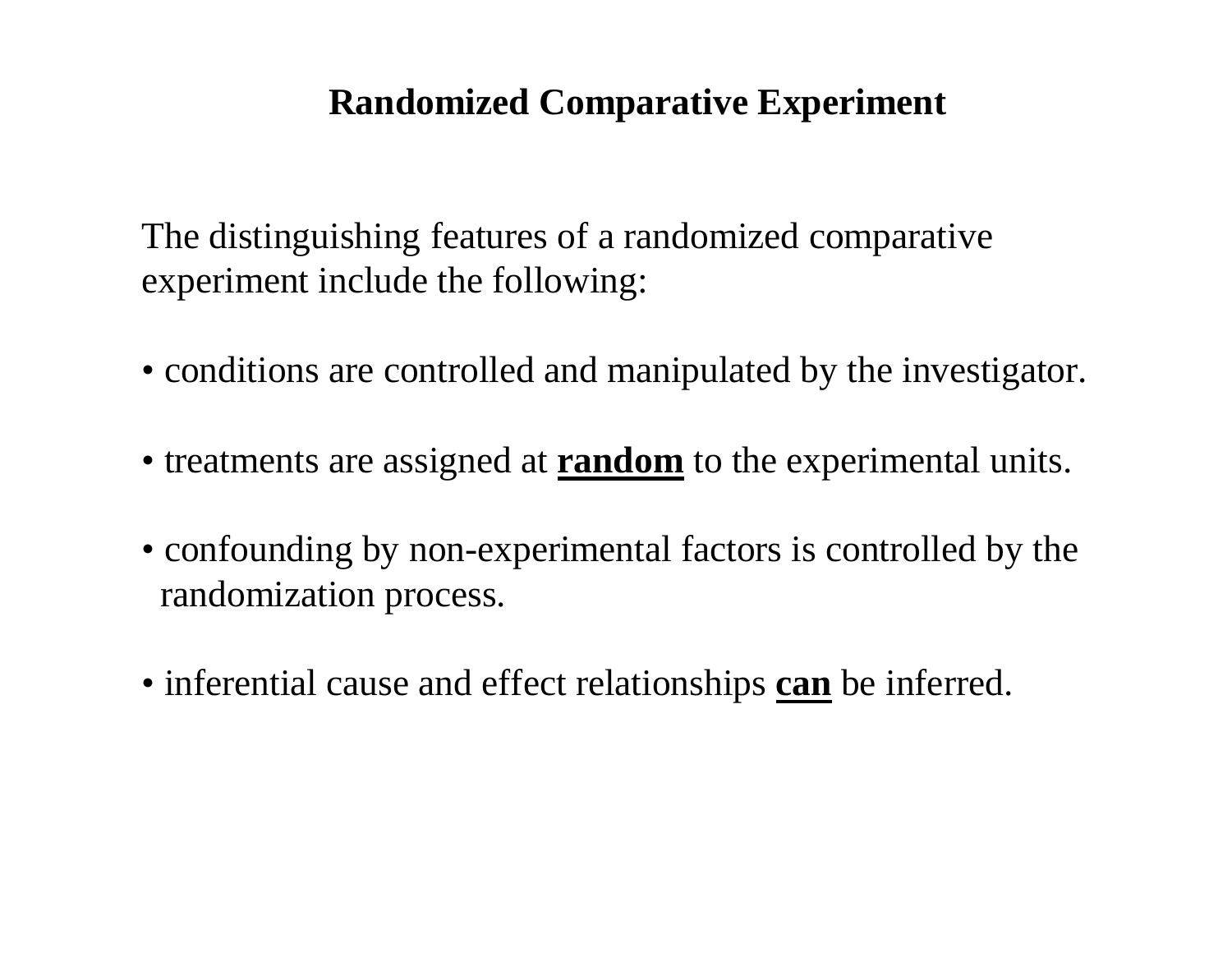# **Observational Comparative Study**

 The distinguishing features of an observational comparative study include the following:

- conditions influencing the response are not under the control of the investigator.
- exposure or treatment is **not** assigned at random to the observational units.
- associations between exposure and outcome may result from confounding by factors associated with exposure and outcome.
- inferential cause and effect relationships **cannot** be inferred.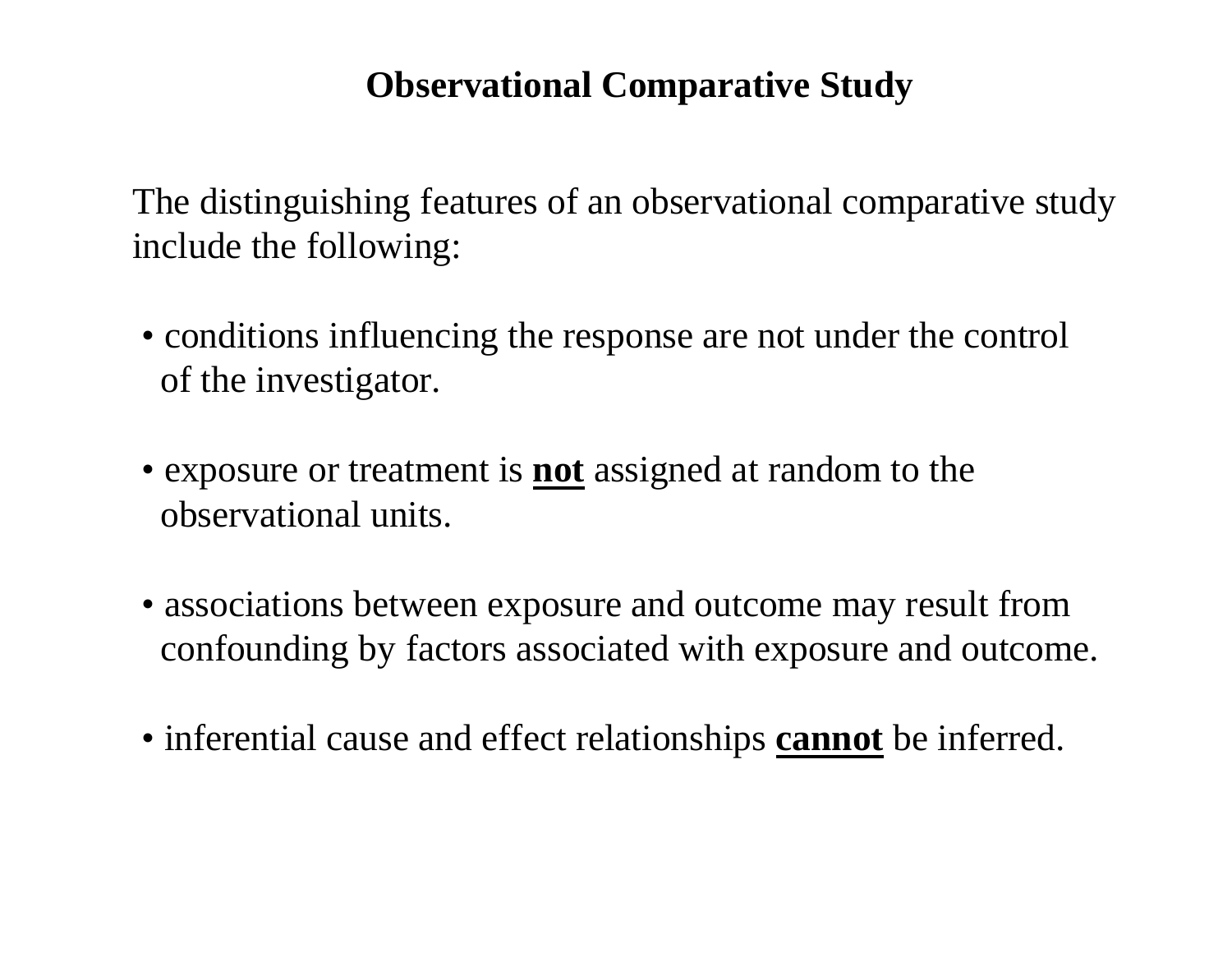# **Experimental Design Terminology (II)**

## Experimental Unit

• the physical entity or subject that is exposed to the experimental treatment **independently** of other units.

#### **Replication**

• an independent repetition of the experiment, in which an experimental unit upon exposure to the treatment constitutes a single replication of the experiment.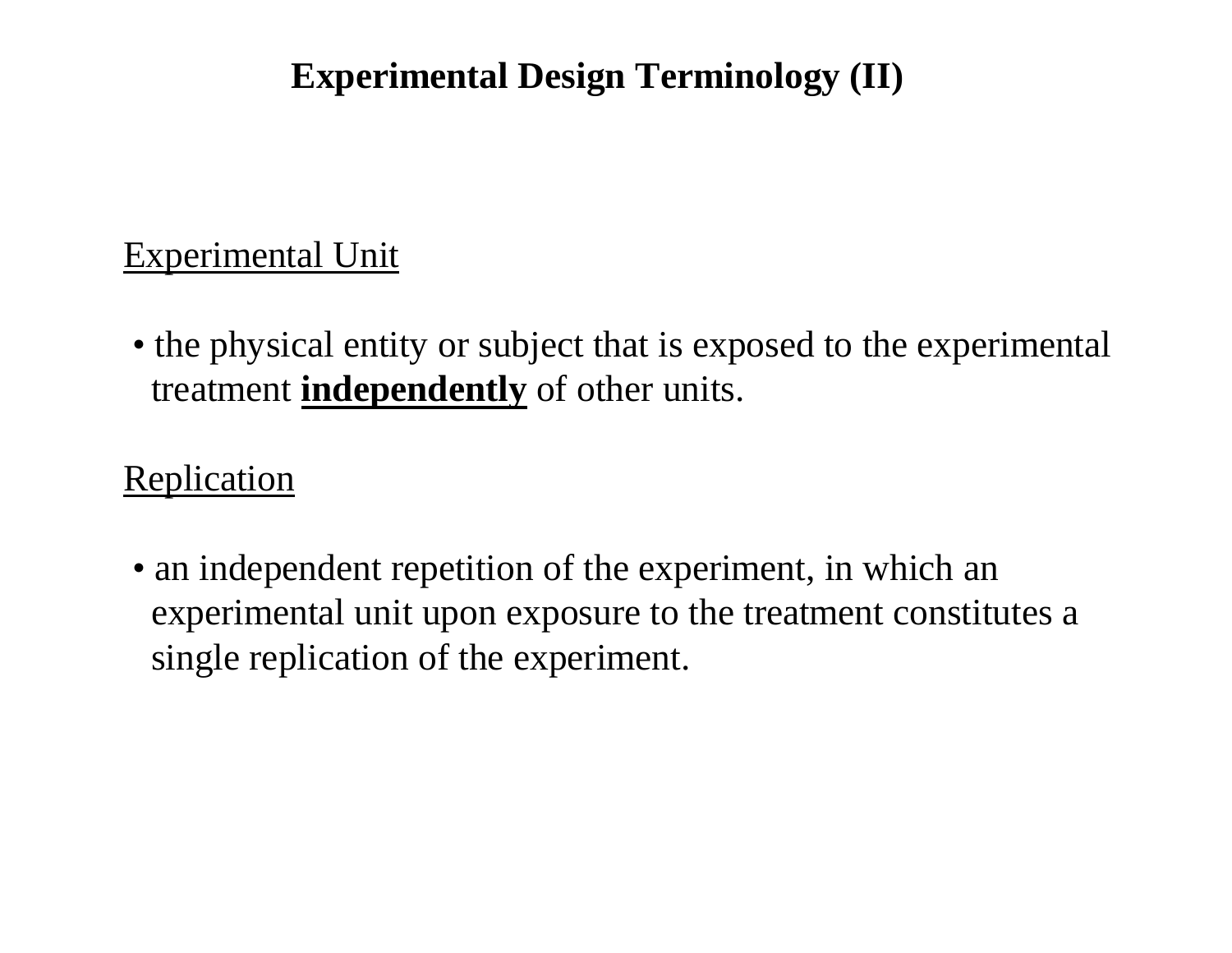#### True Replication



# Pseudo Replication

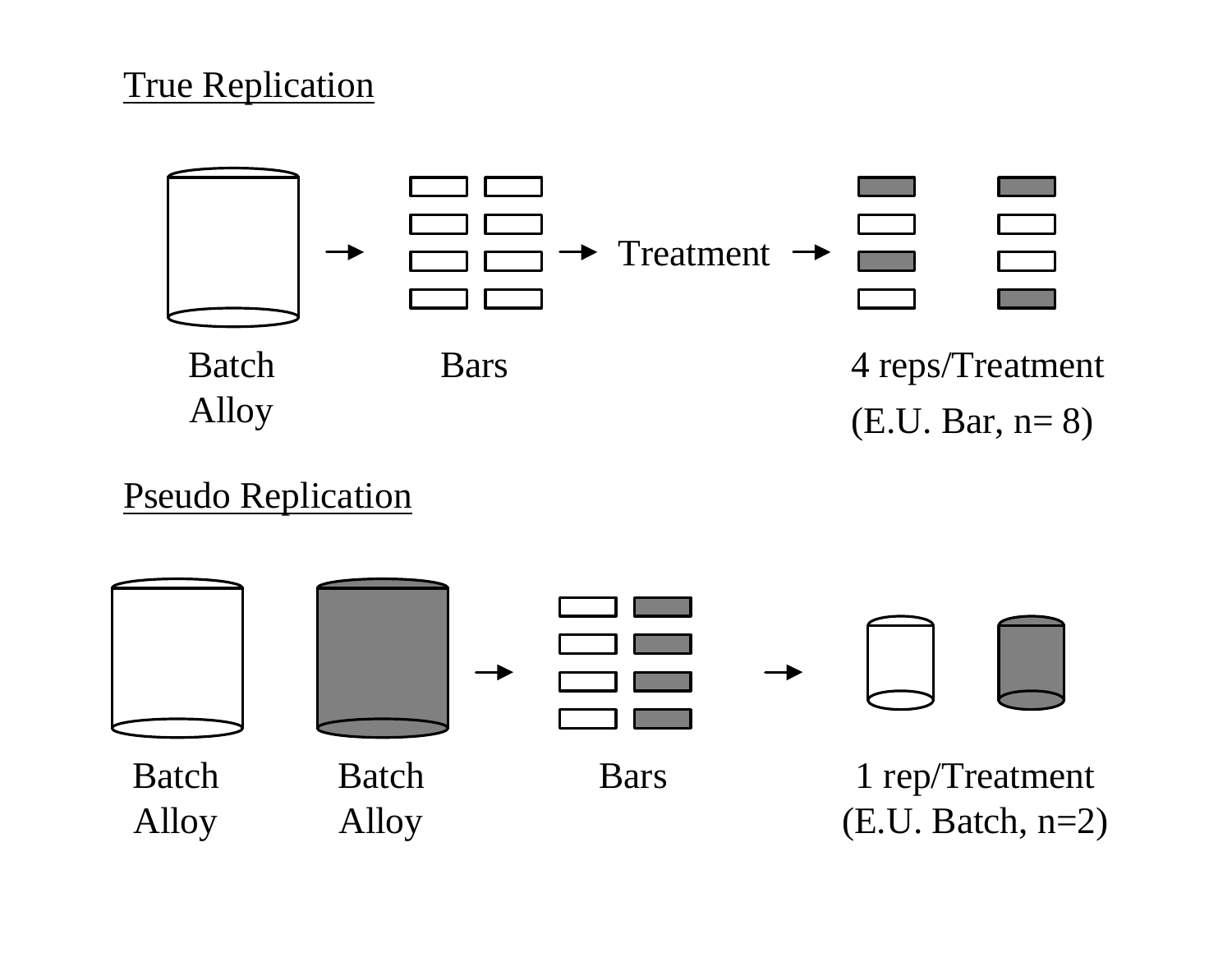#### **Treatment**

• the set of circumstances created for the experiment in response to the research hypotheses.

#### Factor

• a particular group of treatments (e.g. passenger restrain).

#### Factor Levels

• the categories of the treatment factor (e.g. seat belt, air bag, seat belt plus air bag).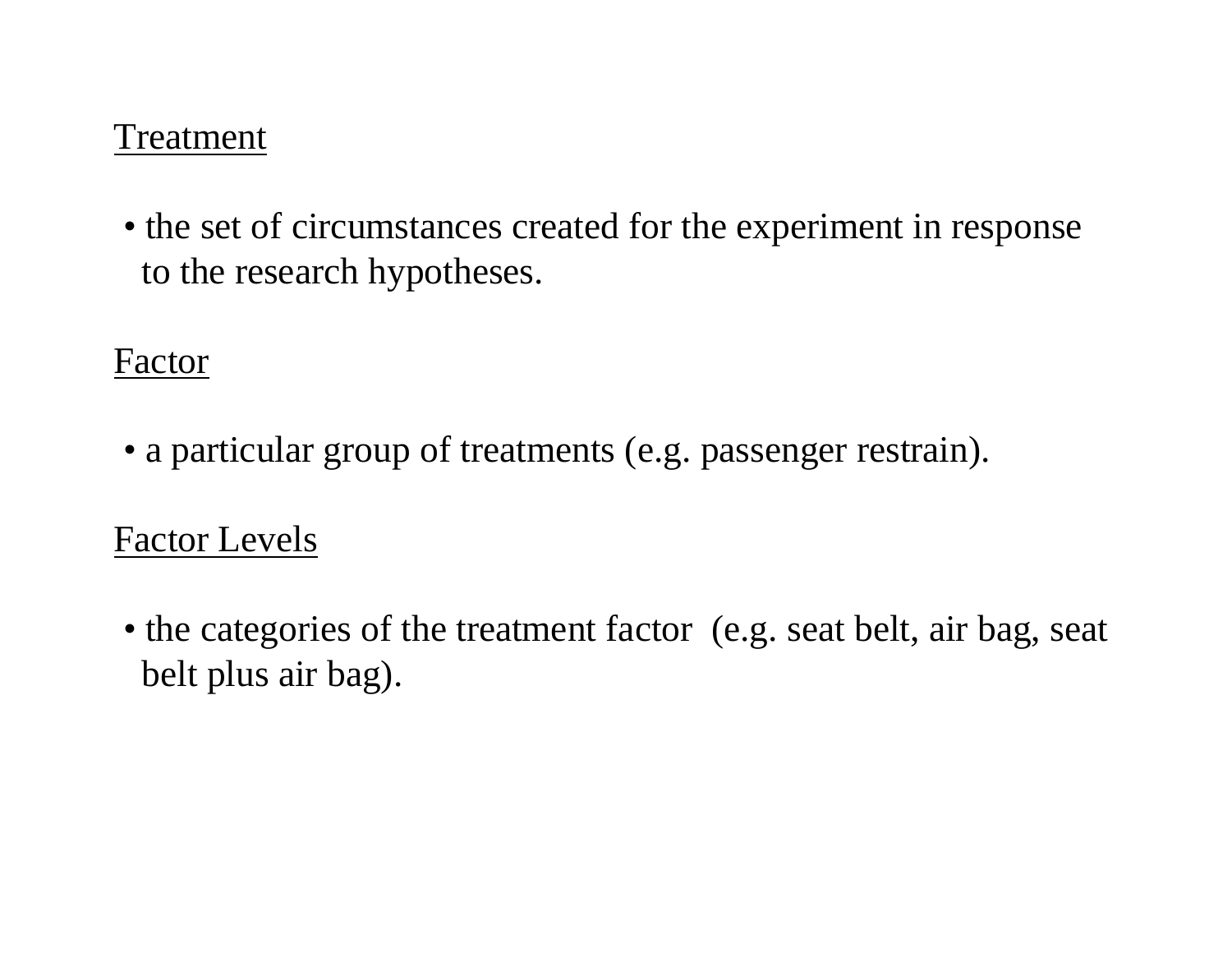#### Fixed Factor

- the levels of the factor are assumed to be fixed (reproducible).
- inference is restricted to those levels of the factor that were included in the studied.
- the parameters of interest are the **treatment effects**.

# Random Factor

- the levels of the factor are assumed to represent a random sample of the potential levels within a well defined population.
- inference is directed to the population.
- the parameters of interest are the **variance components**.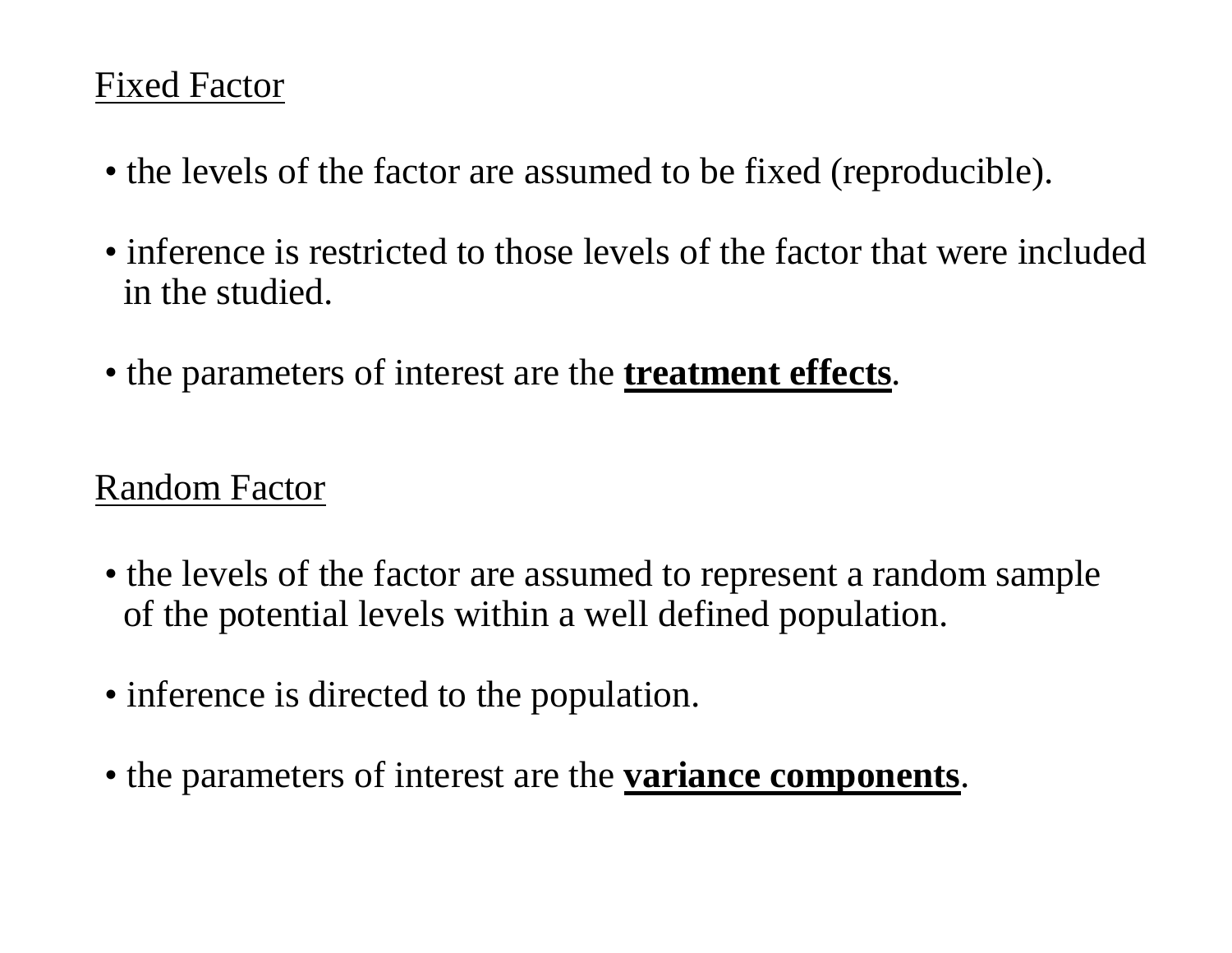# **Major Components of Experimental Design (III)**



#### Treatment Structure

The set of treatments or treatment combinations that the investigator has selected to study and/or compare.

# Design Structure

The grouping of experimental units into homogenous groups; often referred to as the blocking criterion.

#### Randomization

The process of randomly assigning the treatments to the experimental units of the design structure.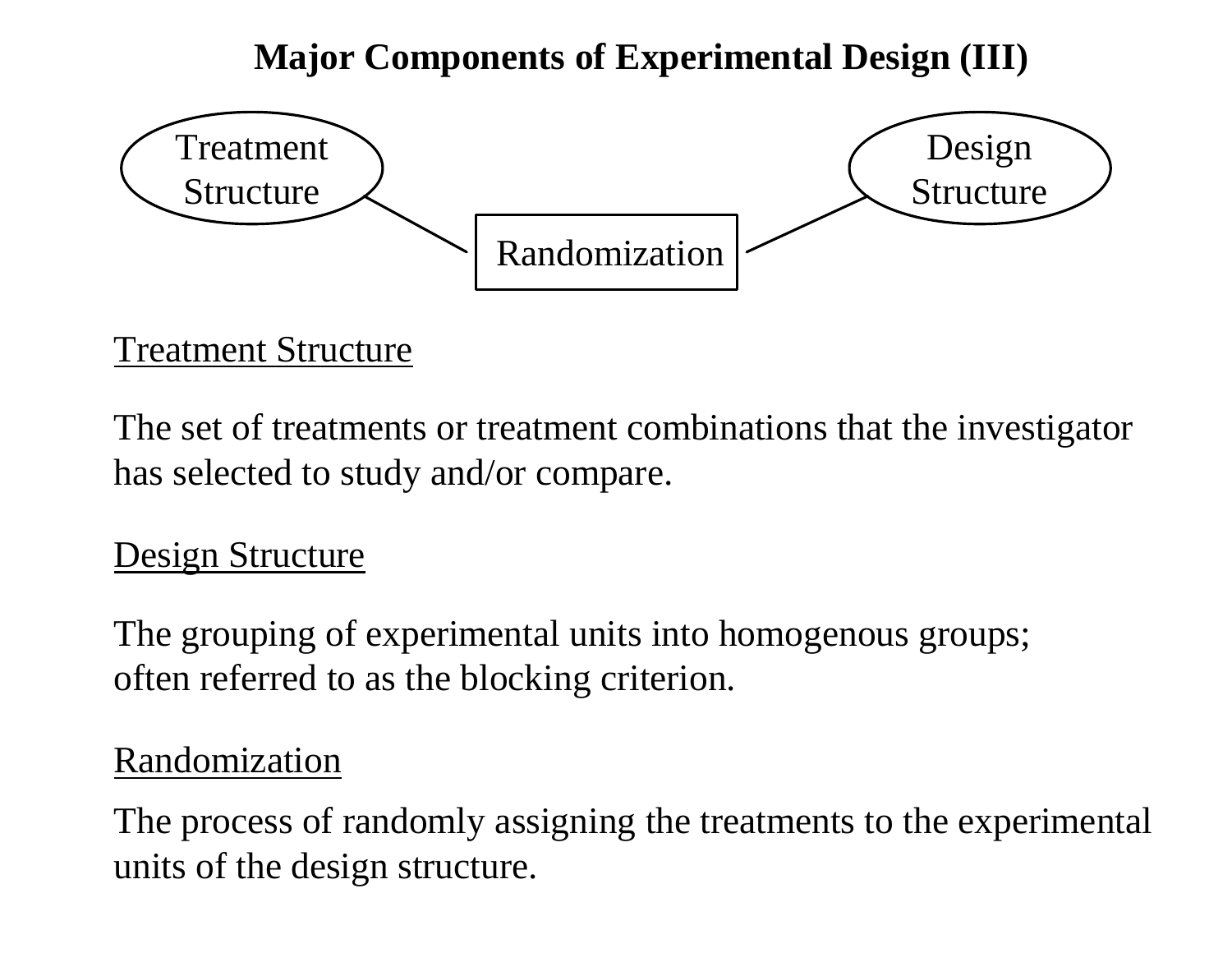# **Treatment Structure**

- The treatment structure should be dictated by the research hypotheses, and constructed based on those factors to be compared as measured by their effect on the given response variable.
- The treatment structure can be a set of individual treatments, referred to as a one-way treatment structure, or a set of treatment combinations, referred to as a factorial treatment structure.
- The treatment structure can also be a hierarchical arrangement involving multiple size experiment units, in which the treatment levels of one or more factors occur within the levels of one or more of the remaining factors.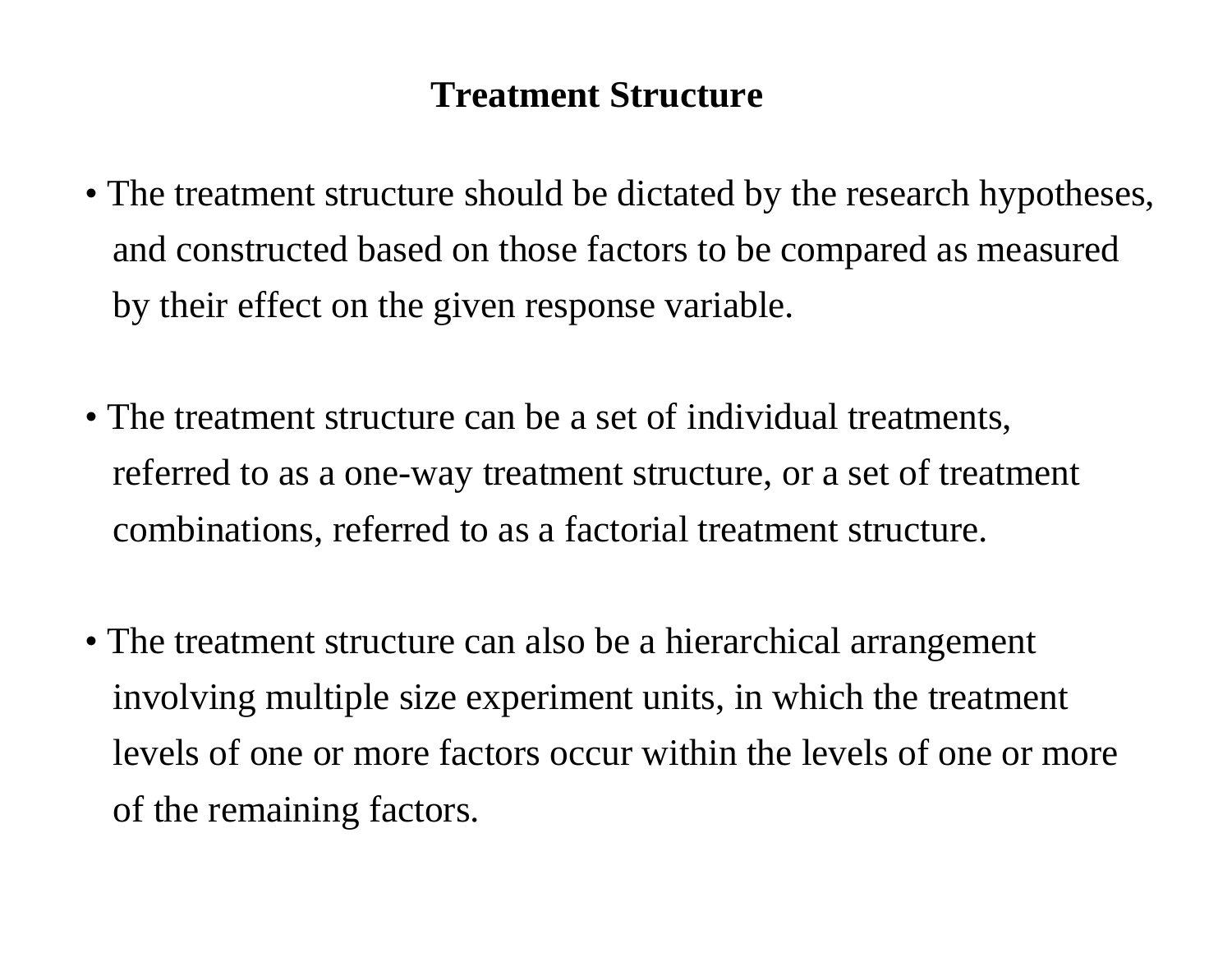#### **Design Structure**

- The design structure of an experiment involves the grouping of experimental units such that the variability of the units within the groups is less than that among all units prior to grouping. The goal is to group the experimental units in such a way that the conditions under which the treatments are observed are as uniformed as possible.
- The design structure can range from a completely randomized design structure with no blocking criterion, to design structure which include multiple blocking criteria.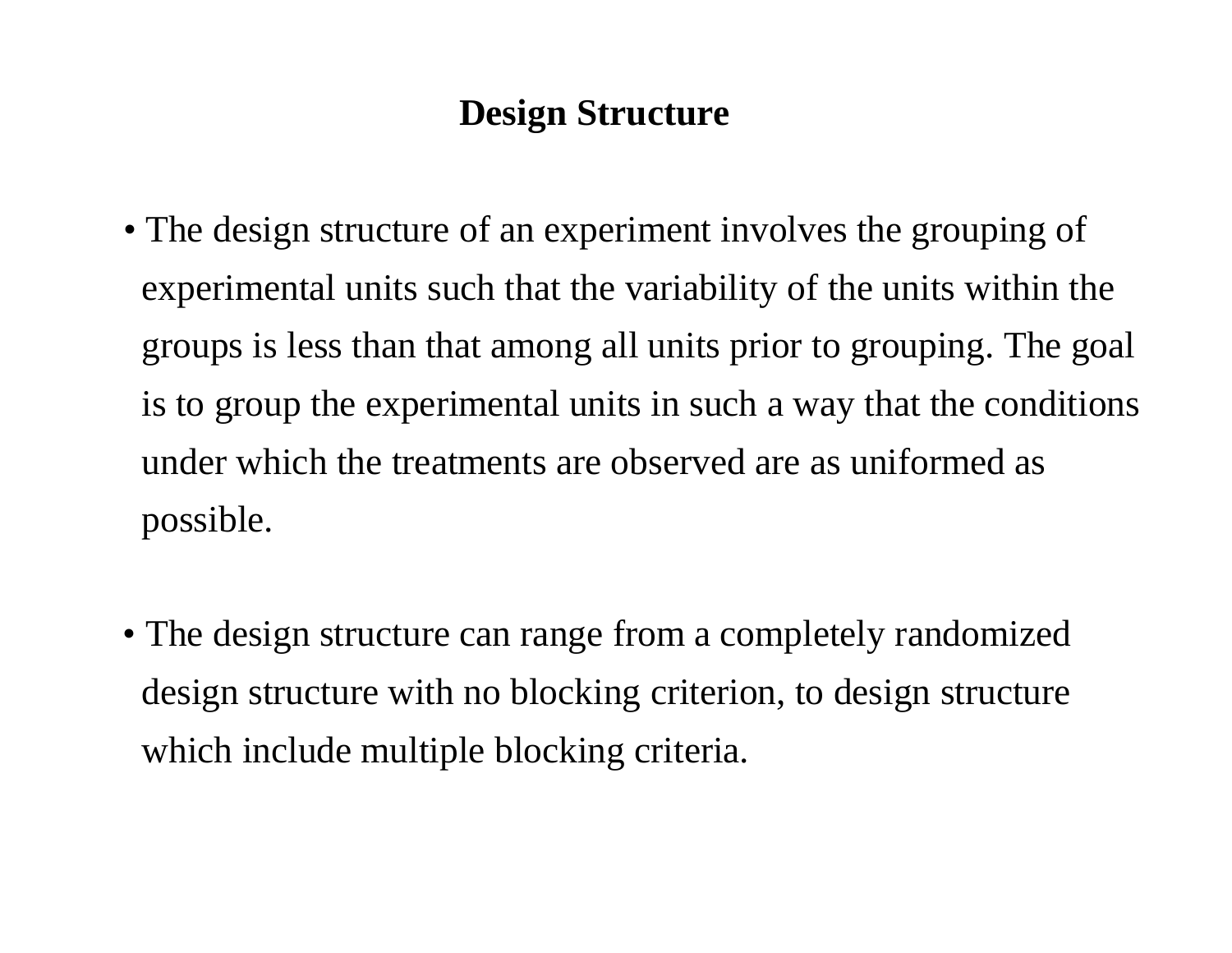#### **Randomization**

- Randomization is the link between the treatment structure and the design structure.
- Randomization is the process of randomly assigning the treatments of the treatment structure to the experimental units of the design structure.
- Randomization functions to prevent systematic and personal biases from being introduced into the experiment.
- Randomization also functions to provide a valid estimate of error variance for justifiable statistical inference.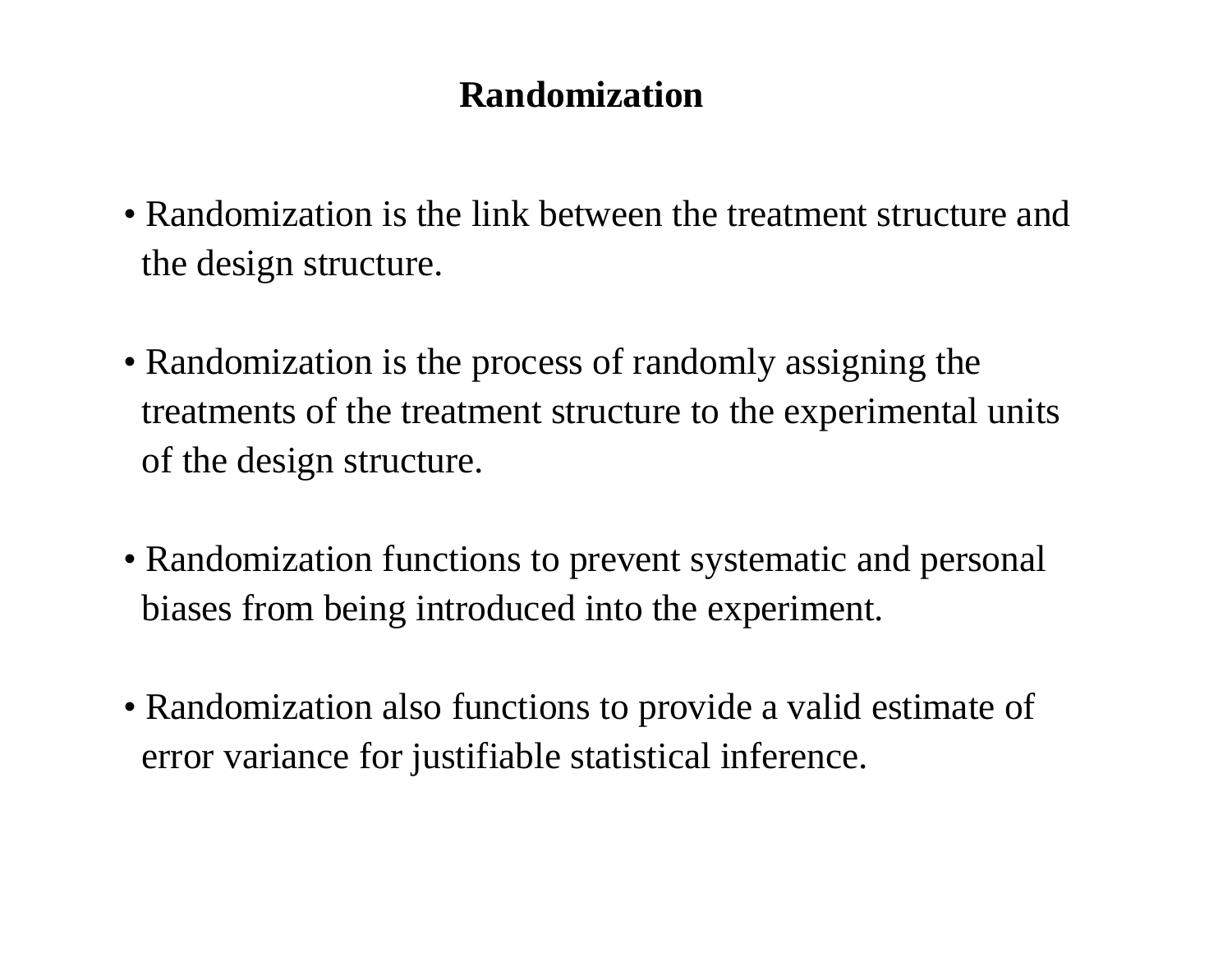# **Experimental Designs Commonly Utilized In the Engineering Sciences (IV)**

- Single Factor Designs
- Factorial and Fractional Factorial Designs
- Randomized Block and Incomplete Block Designs
- Latin Square Designs
- Split Plot Designs
- Response Surface Designs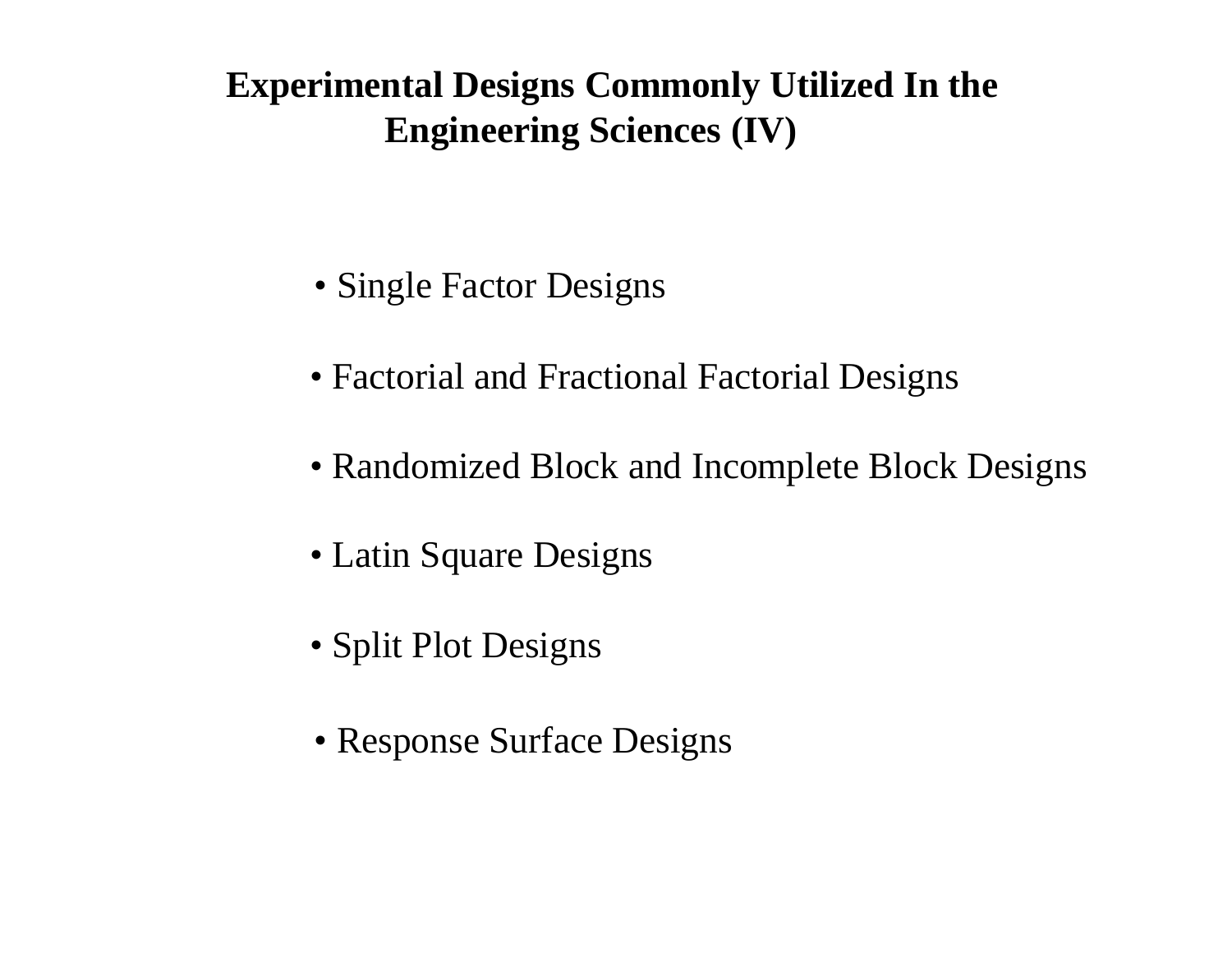# **Specific Examples**

I ) Designs

- Single Factor Design.
- Two Factor Factorial Design.
- Randomized Complete Block Design.
- Latin Square Design.
- Split-Plot Design.

II) Design Outline

- a description of the study protocol.
- a description of the design and treatment structure layout.
- a description of the cell means model.
- a description of the model assumptions.
- presentation of the ANOVA table.
- presentation of a typical analysis summary.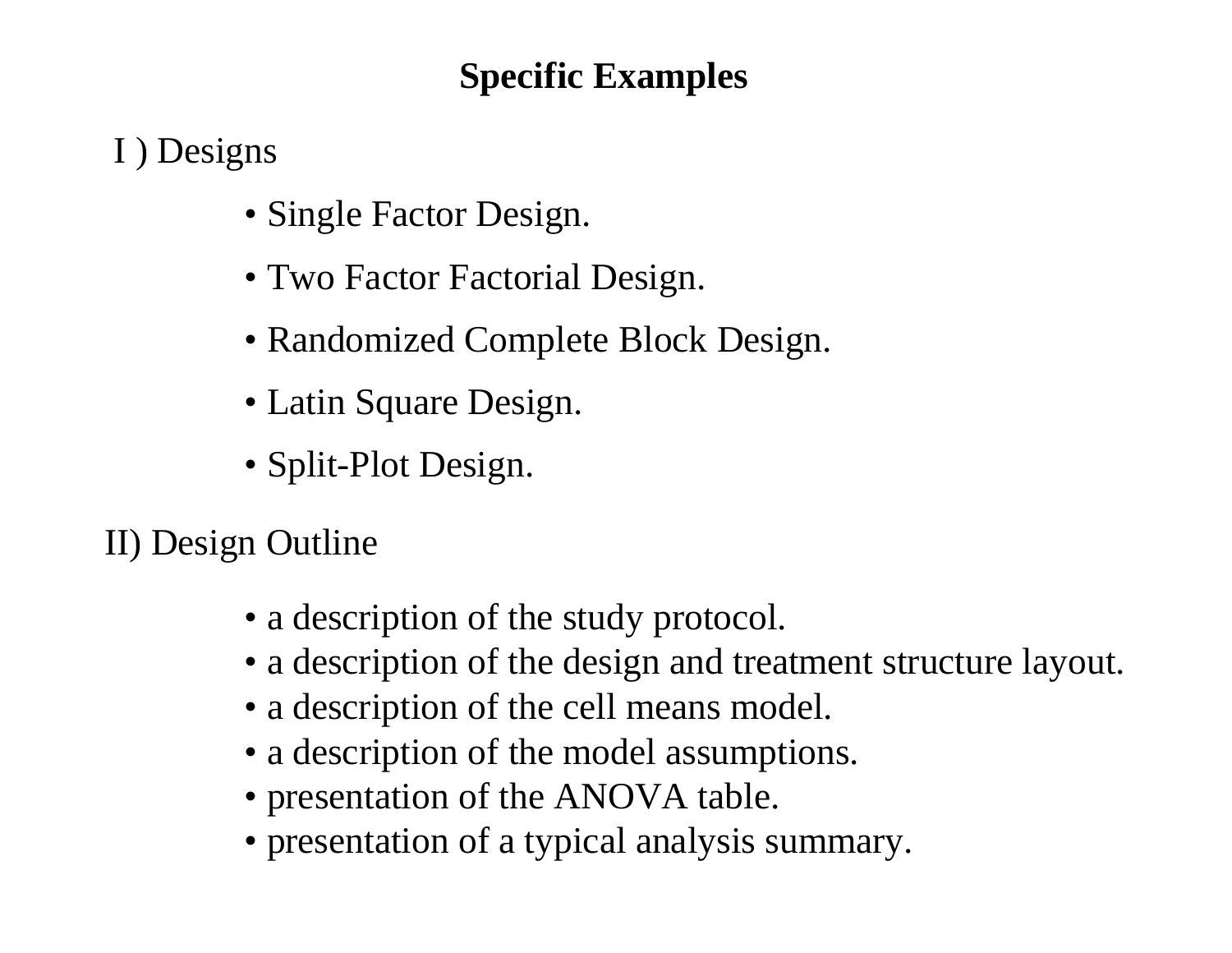#### **Single-Factor Design**

A production development engineer is interested in maximizing a new synthetic fiber that will be used in men's clothing. The engineer knows from previous experience that the fiber's strength is affected by the percentage of cotton (c) in the fiber. Furthermore, he suspects that increasing the cotton content will increase the strength, at least initially. The engineer decides to test specimens at 5 levels of cotton percentage: 15 percent, 20 percent, 25 percent, 30 percent, and 35 percent. He also decides to test 5 specimens at each level. Twenty five machines were randomly selected to be used to produce fiber specimens at the 5 levels of percent cotton. Five machines were randomly assigned to each level. A specimen from each machine was selected at random to be evaluated for strength.

Example taken from "*Design and Analysis of Experiments*". Montgomery, 1991. (Modified for this presentation)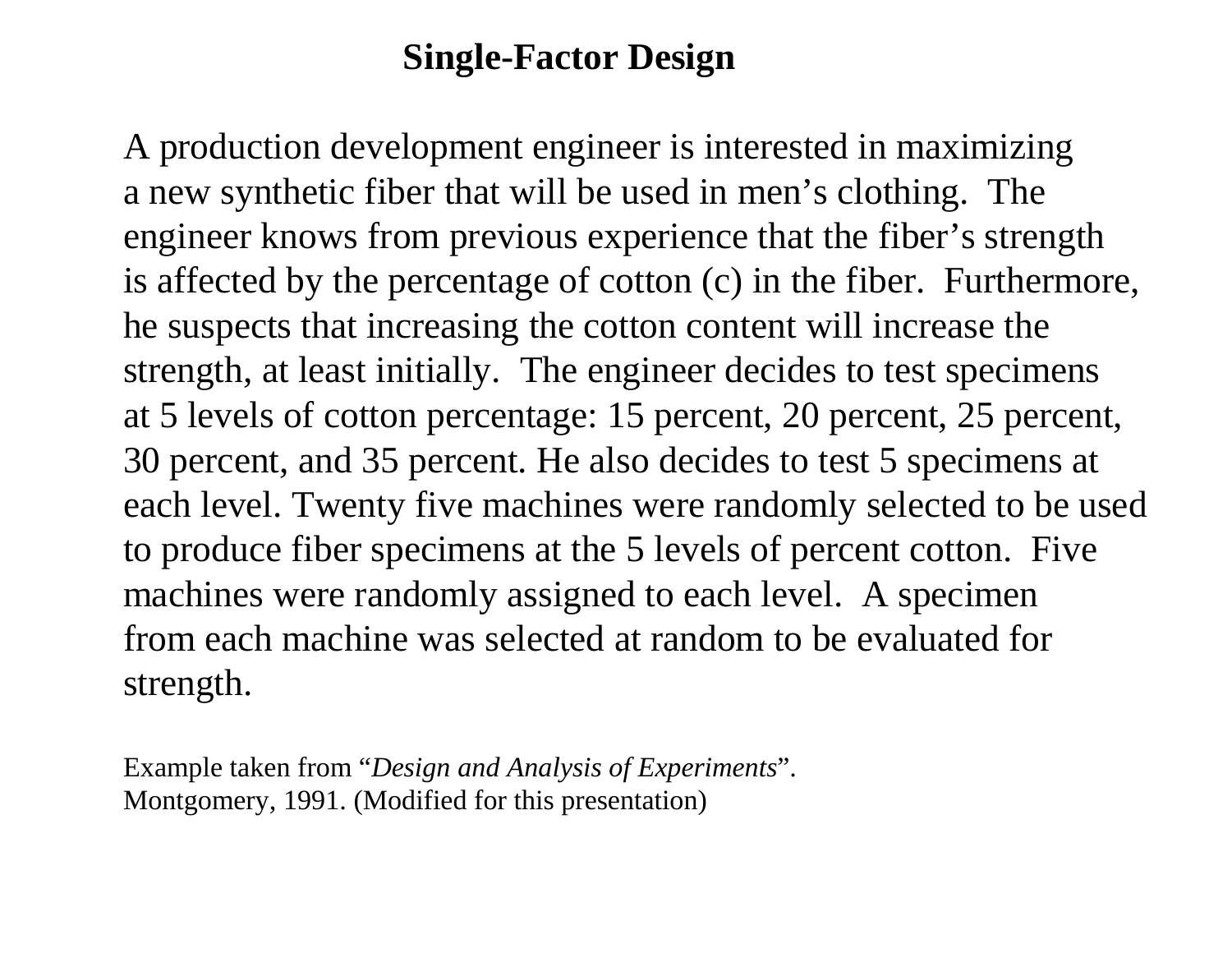#### Treatment and Design Structure

- one-way treatment structure, single fix factor (c), five treatment levels.
- design structure has no blocking factors.

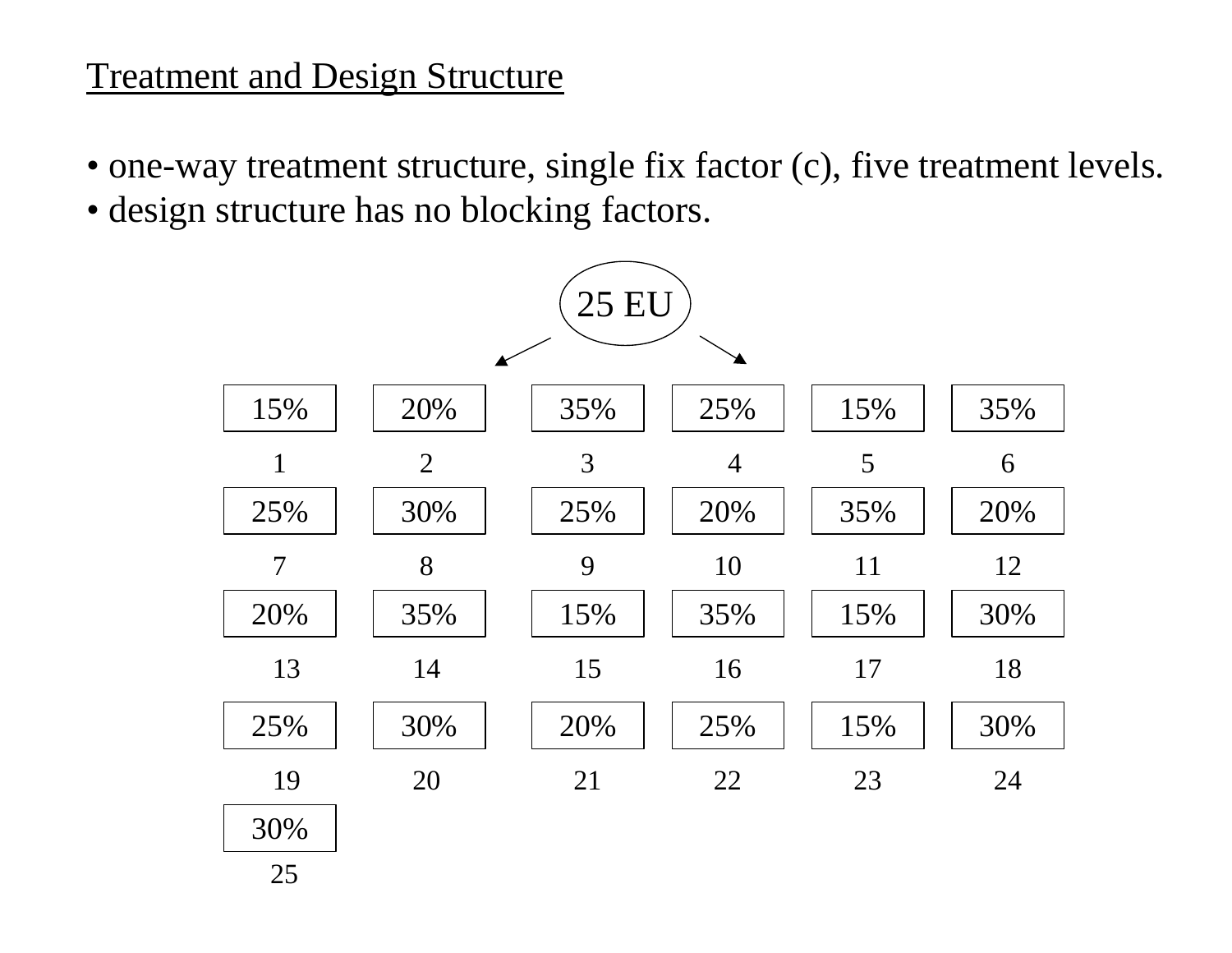#### Cell Means Model

$$
y_{ij} = \mathbf{m} + \mathbf{t}_i + \mathbf{e}_{ij}
$$
  $\begin{cases} i = 1, 2, ..., a \\ j = 1, 2, ..., r \end{cases}$ 

Where

 $m$ =the grand mean.  $y_{ij}$  = the *j*th response within the *i*th level of % cotton (c). =

 $\tau_i$  = the effect for the *i*th level of % cotton (c)  $t_i =$ 

 $e_{ij}$  = the random error associated with the *i*th *j*th response.

**Assumptions** 

$$
\sum_{i=1}^{a} t_i = 0 \quad \mathbf{e}_{ij} \sim N(0, \mathbf{S})
$$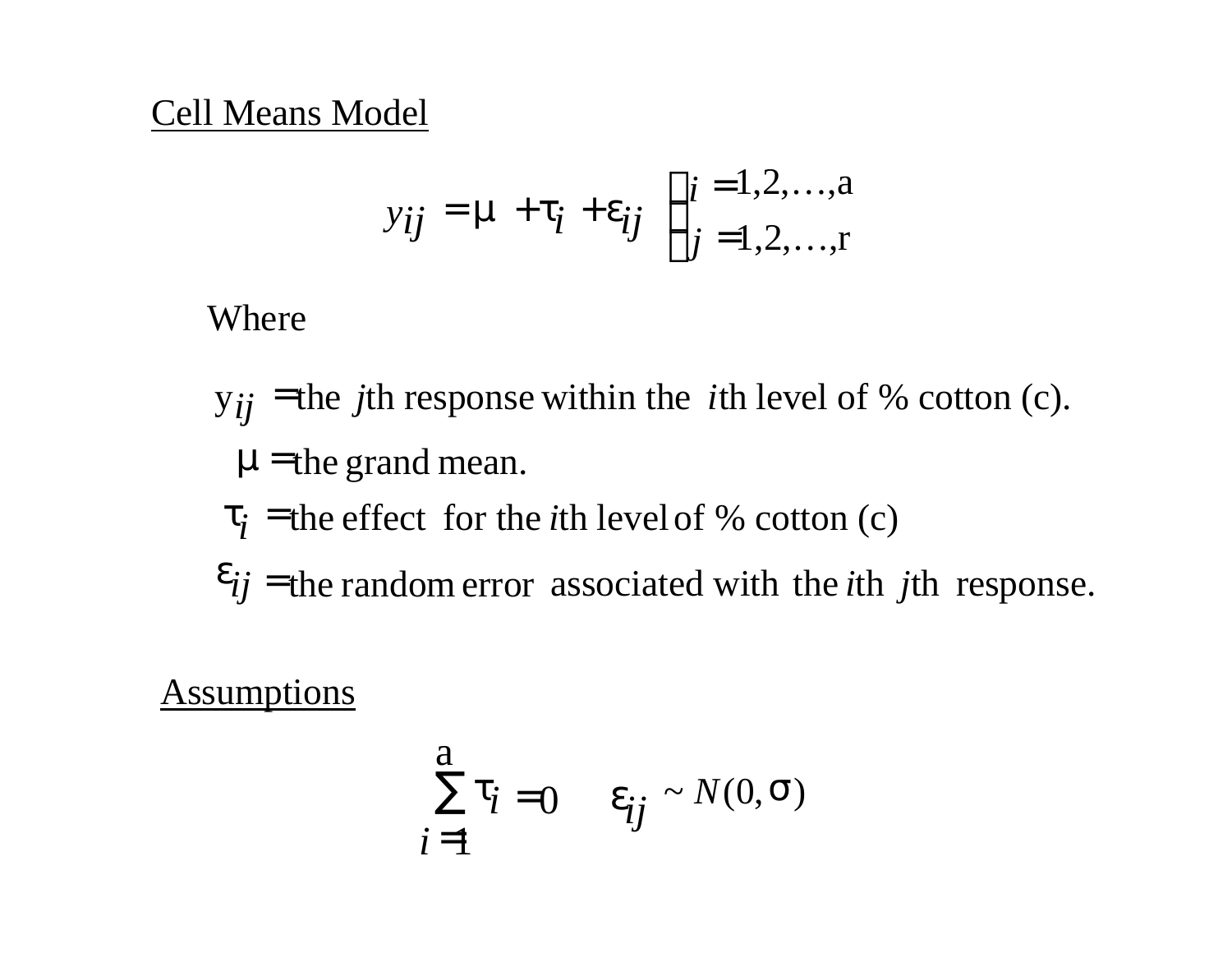## ANOVA Table

| <b>Sources</b> | DF       | DF Ex | <b>MS</b>  | <b>F-test</b>  |
|----------------|----------|-------|------------|----------------|
| $%$ Cotton     | $a-1$    |       | <b>MSA</b> | <b>MSA/MSE</b> |
| Error          | $a(r-1)$ | 20    | <b>MSE</b> |                |
| Total          | $N-1$    | 24    |            |                |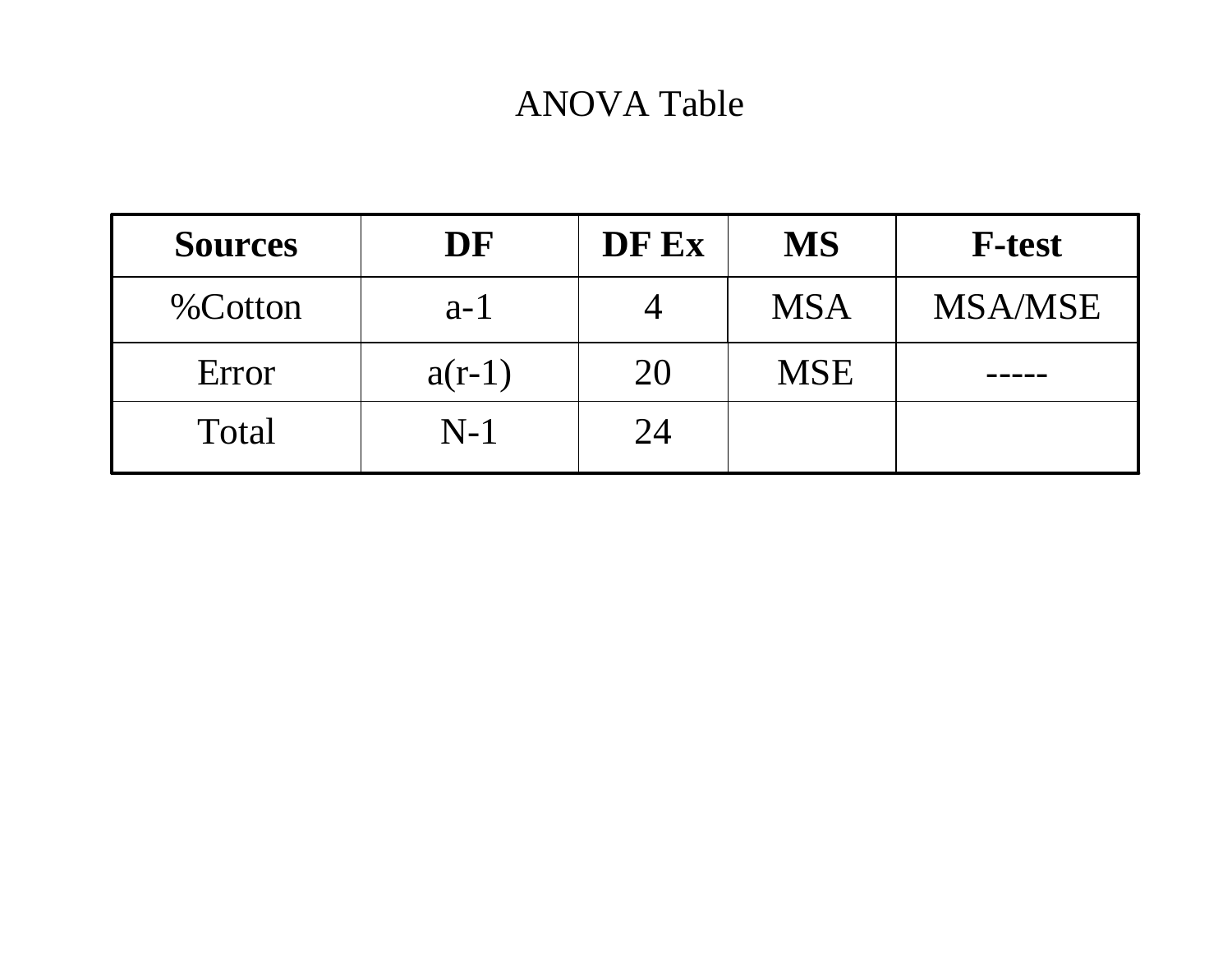Typical Analysis Summary

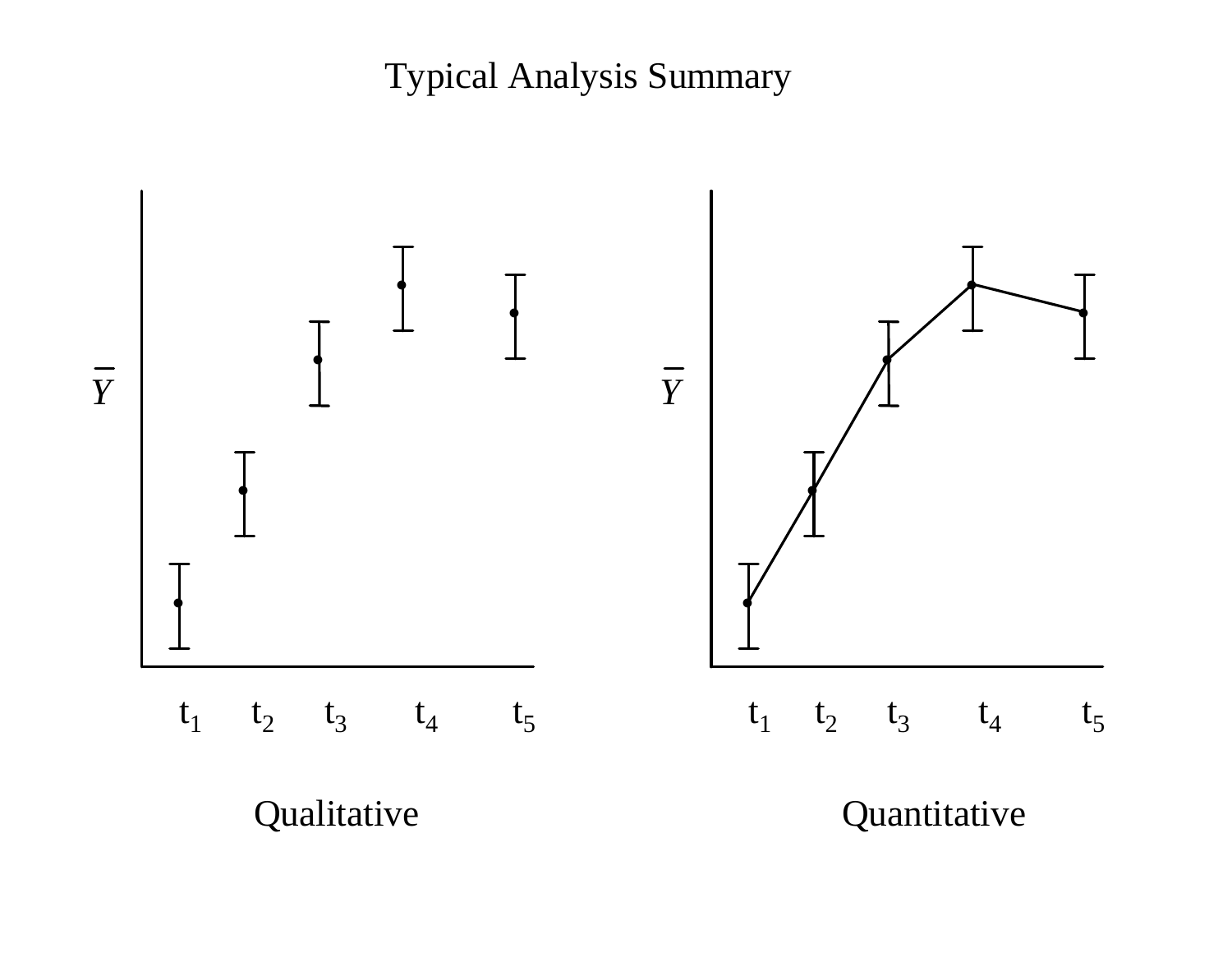#### **Factorial-Design**

An engineer is designing a battery for use in a device that will be subjected to some extreme variations in temperature. The only design parameter that he can select at this point is the plate material (m) for the battery, and he has three possible choices. The engineer decides to test all three plate materials at three temperature (t) levels; 15°F, 70°F, and 125°F. Five batteries are tested at each combination of plate material and temperature.

Example taken from "*Design and Analysis of Experiments"*. Montgomery, 1991.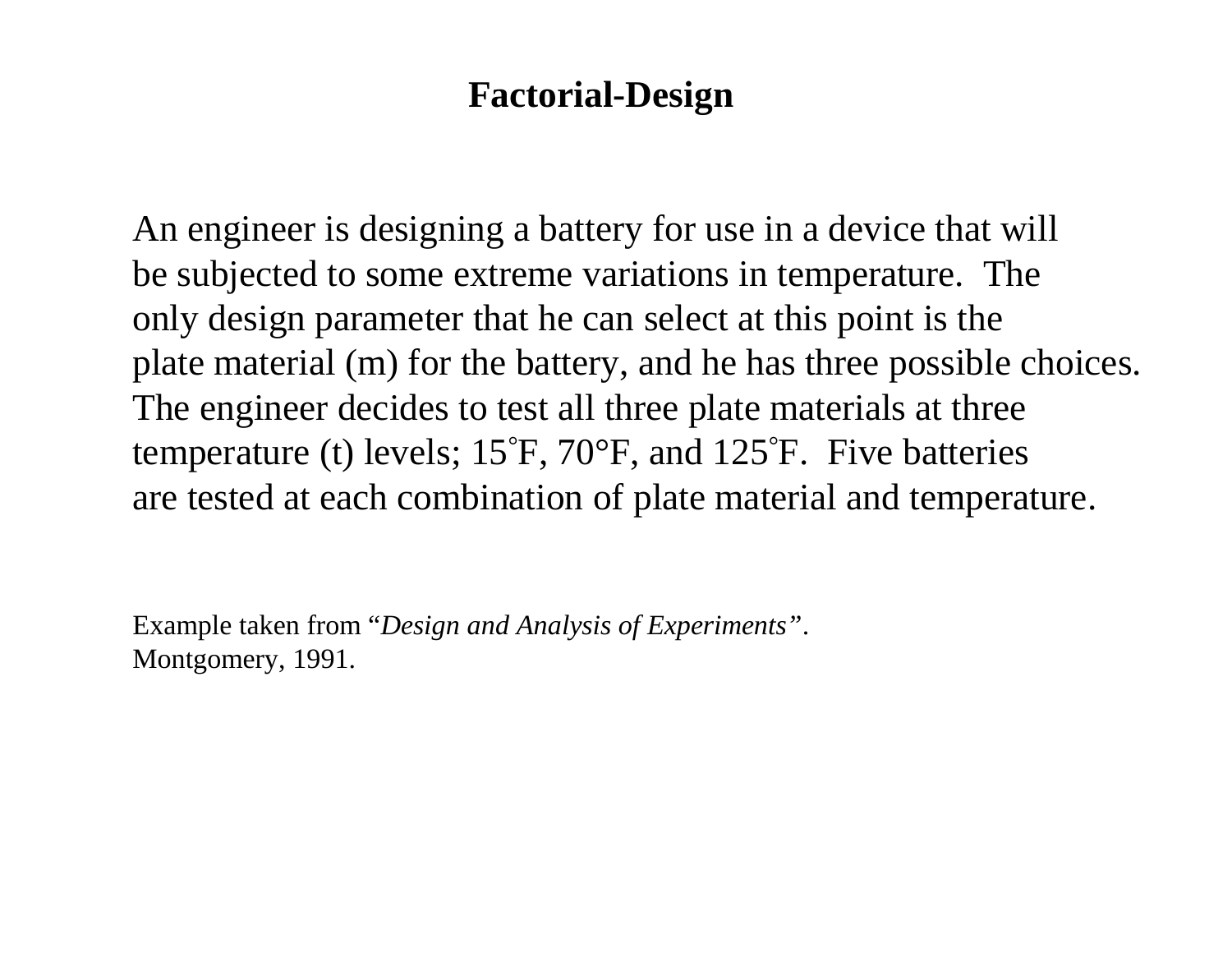## **Treatment and Design Structure**

- two-way factorial treatment structure, two fix factors (m,t), with three levels per factor.
- design structure has no blocking factors.

| m <sub>1</sub> | $m_1t_1$ <sub><math>n_{11} = 5</math></sub> | $m_1t_2$<br>5 | $m_1t_3$<br>5 |
|----------------|---------------------------------------------|---------------|---------------|
| m <sub>2</sub> | $m_2t_1$<br>5 <sup>1</sup>                  | $m_2t_2$      | $m_2t_3$      |
| m <sub>3</sub> | $m_3t_1$<br>$\overline{5}$                  | $m_3t_2$      | $m_3t_3$      |

15°F 75°F 125°F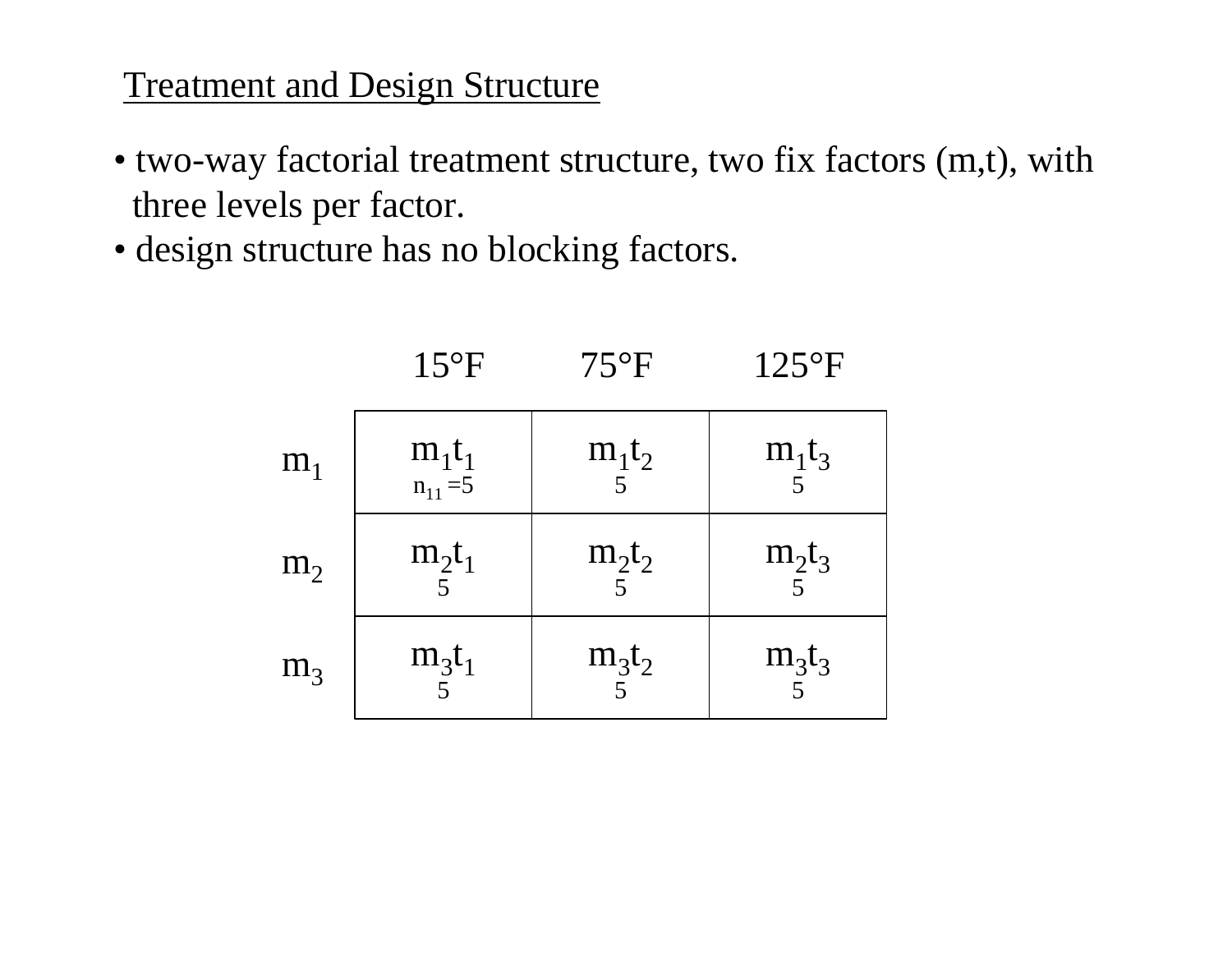#### Cell Means Model

$$
y_{ijk} = \mathbf{m} + \mathbf{t}_i + \mathbf{I}_j + (\mathbf{t}\mathbf{I})_{ij} + \mathbf{e}_{ijk} \begin{cases} i = 1, 2, ..., a \\ j = 1, 2, ..., b \\ k = 1, 2, ..., r \end{cases}
$$

Where

 $y_{ijk}$  = the *k*<sup>th</sup> response in the *i*<sup>th</sup> *j*<sup>th</sup> treatment group. =

# *m*=the grand mean.

$$
t_i
$$
 = the effect for the *i*th material (m)

$$
I_j
$$
 = the effect for the *j*th level of temperature (t).

 $e_{ijk}$  = the random error associated with the *i*th *j*th, *k*th response.  $t_{ij}$  = the interaction between the *i*th level of (m) and *j*th level of (t).  $(**t**l)$   $_{ii}$  =

Assumptions

$$
\sum_{i=1}^{a} t_i = \sum_{j=1}^{b} I_j = \sum_{i=1}^{a} \sum_{j=1}^{b} (tI)_{ij} = 0, \quad \mathbf{e}_{ijk} \sim N(0, \mathbf{s})
$$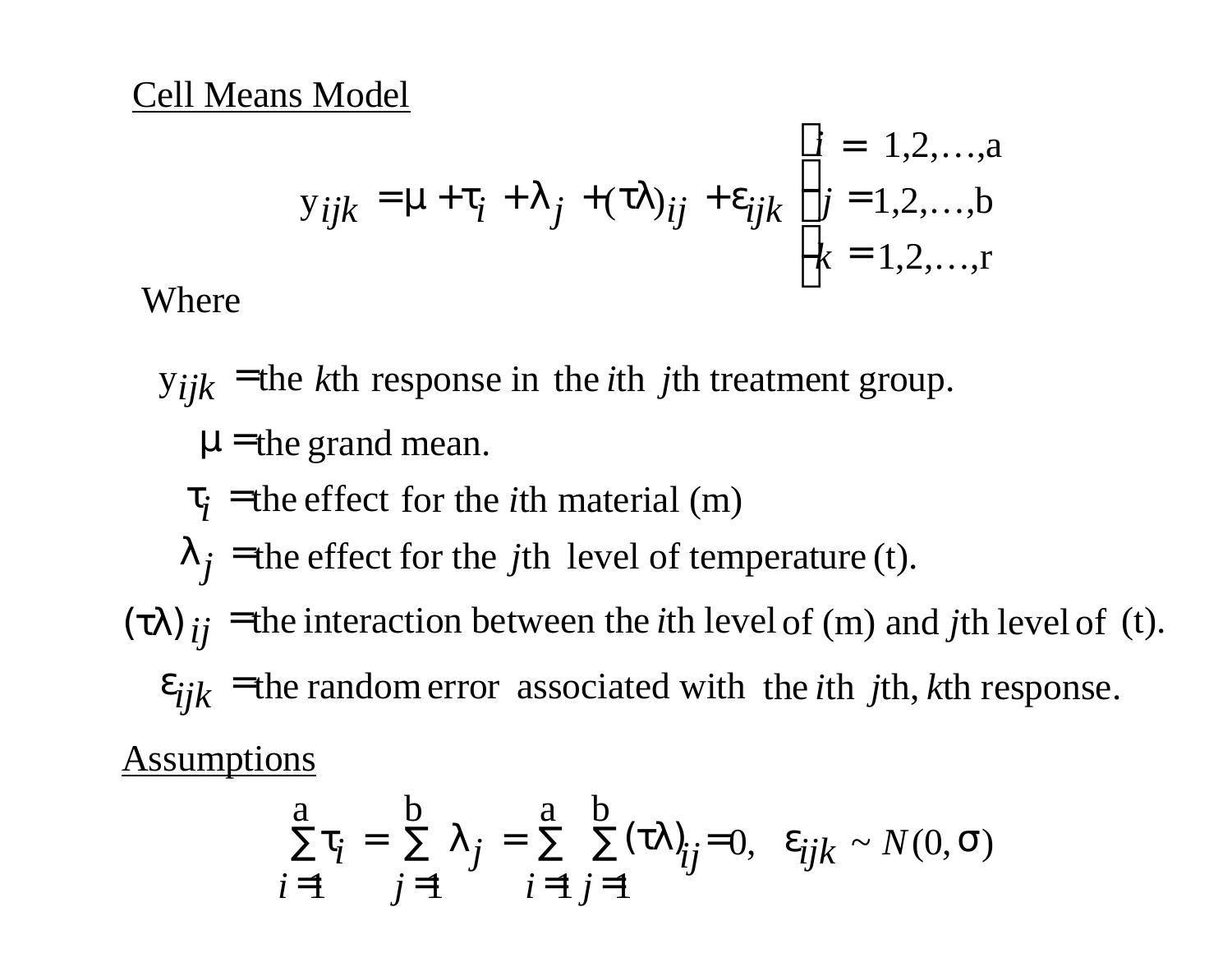# ANOVA Table

| <b>Source</b> | DF           | DF Ex          | <b>MS</b>   | <b>F-test</b>   |
|---------------|--------------|----------------|-------------|-----------------|
| Material (m)  | $a-1$        | $\overline{2}$ | <b>MSA</b>  | <b>MSA/MSE</b>  |
| Temp (t)      | $b-1$        | $\overline{2}$ | <b>MSB</b>  | <b>MSB/MSE</b>  |
| $m \times t$  | $(a-1)(b-1)$ | 4              | <b>MSAB</b> | <b>MSAB/MSE</b> |
| Error         | $ab(r-1)$    | 36             | <b>MSE</b>  |                 |
| Total         | $N-1$        | 44             |             |                 |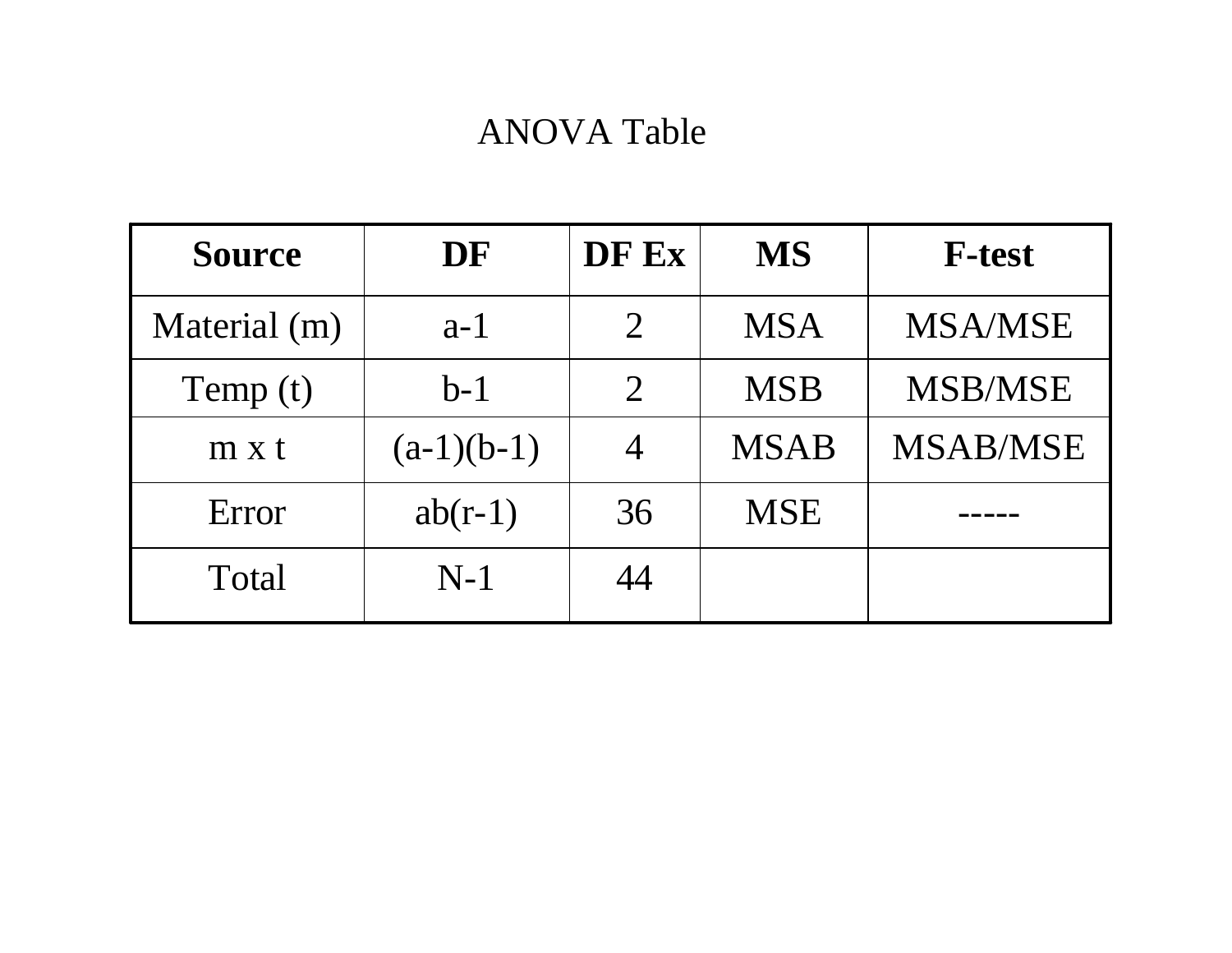Typical Analysis Summary

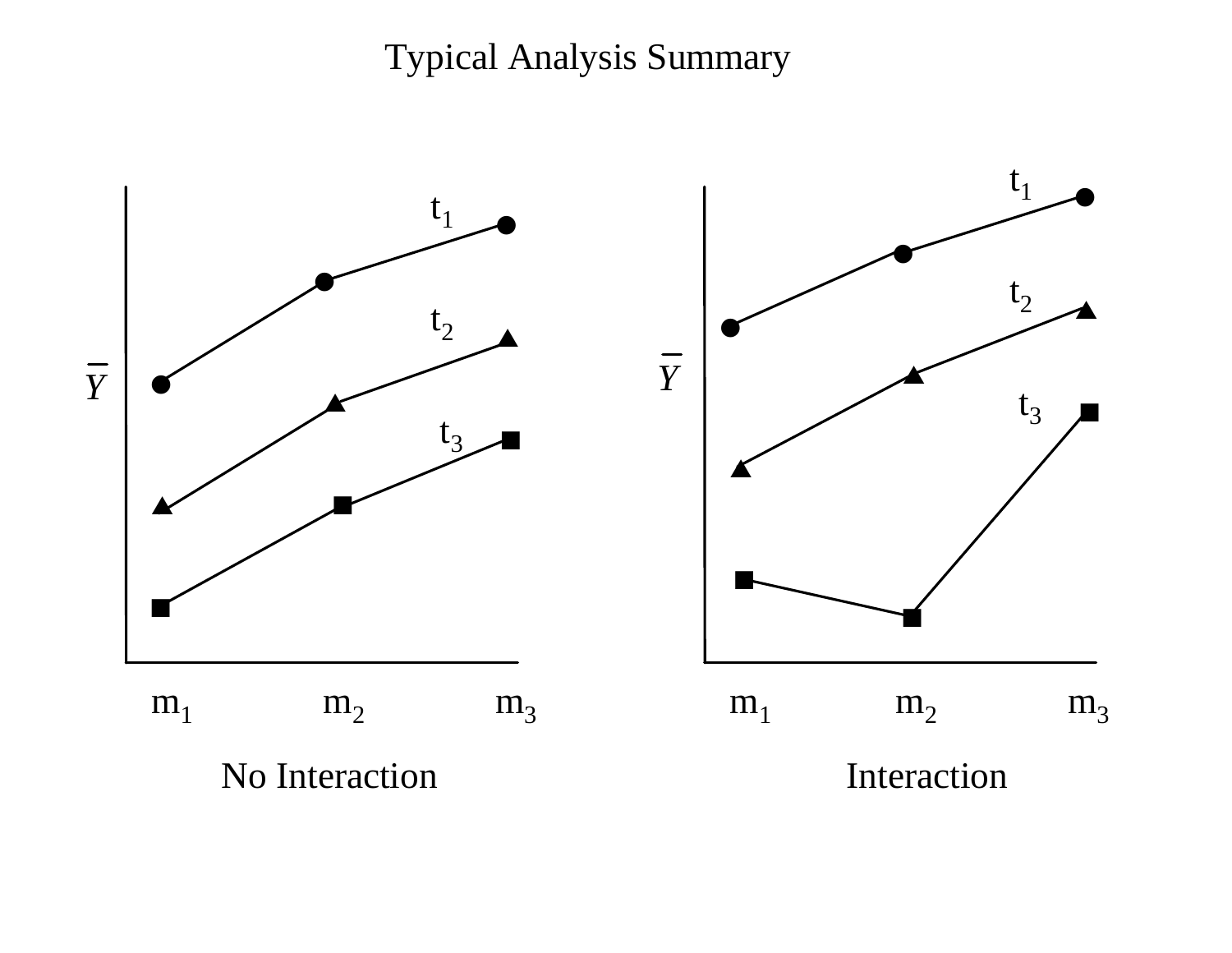#### **Randomized Block Design**

An engineer wishes to determine whether or not four different tips (t) produce different readings on a hardness testing machine. The machine operates by pressing the tip into a metal test coupon, and from the depth of the resulting depression, the hardness of the coupon can be determined. The experimenter has decided to obtain four observations for each type of tip. To minimize coupon to coupon variability the experimenter decides to test each type of tip utilizing the same coupon, with a total of four coupons utilized in experiment.

Example taken from "*Design and Analysis of Experiments*". Montgomery, 1991.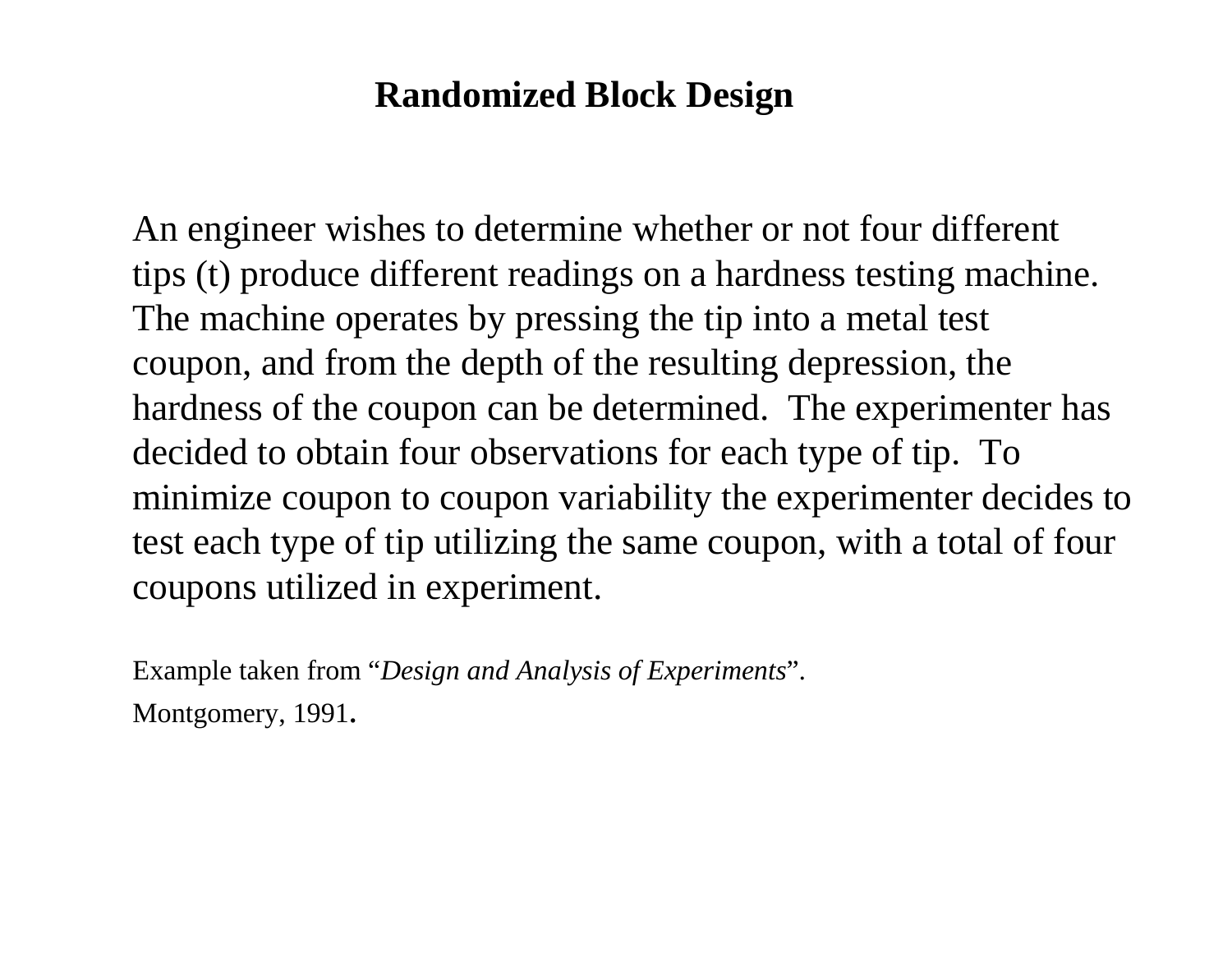#### **Treatment and Design Structure**

- one-way treatment structure, single fixed factor (t), four levels
- design structure; a single blocking factor (c).

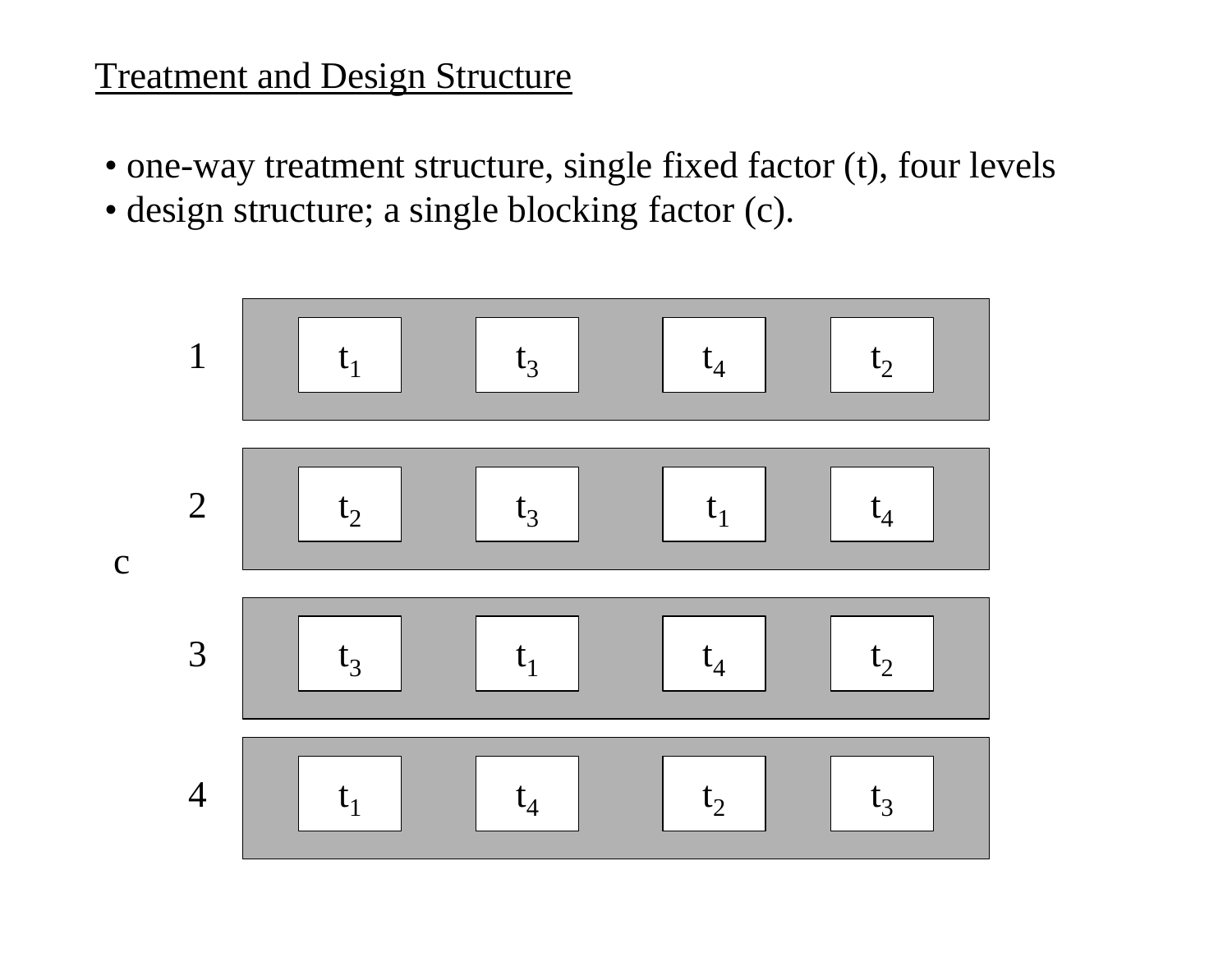#### Cell Means Model

$$
y_{ij} = \mathbf{m} + \mathbf{r}_j + \mathbf{t}_i + \mathbf{e}_{ij} \begin{cases} i = 1, 2, ..., a \\ j = 1, 2, ..., b \end{cases}
$$

Where

- $m$  = the grand mean.  $y_{ij}$  = the response for the *i*th tip type (t) in the *j*th block.
- $r_j$  = the random effect of the *j*th block.
- $\tau_i$  = the effect of the *i*th tip type (t).  $t_i =$
- $e_{ij}$  = the random error associated with the *i*th *j*th response.

**Assumptions** 

$$
\sum_{i=1}^{a} t_i = 0 \quad \mathbf{r}_j \sim N(0, \mathbf{s}_r) \quad e_{ij} \sim N(0, \mathbf{s})
$$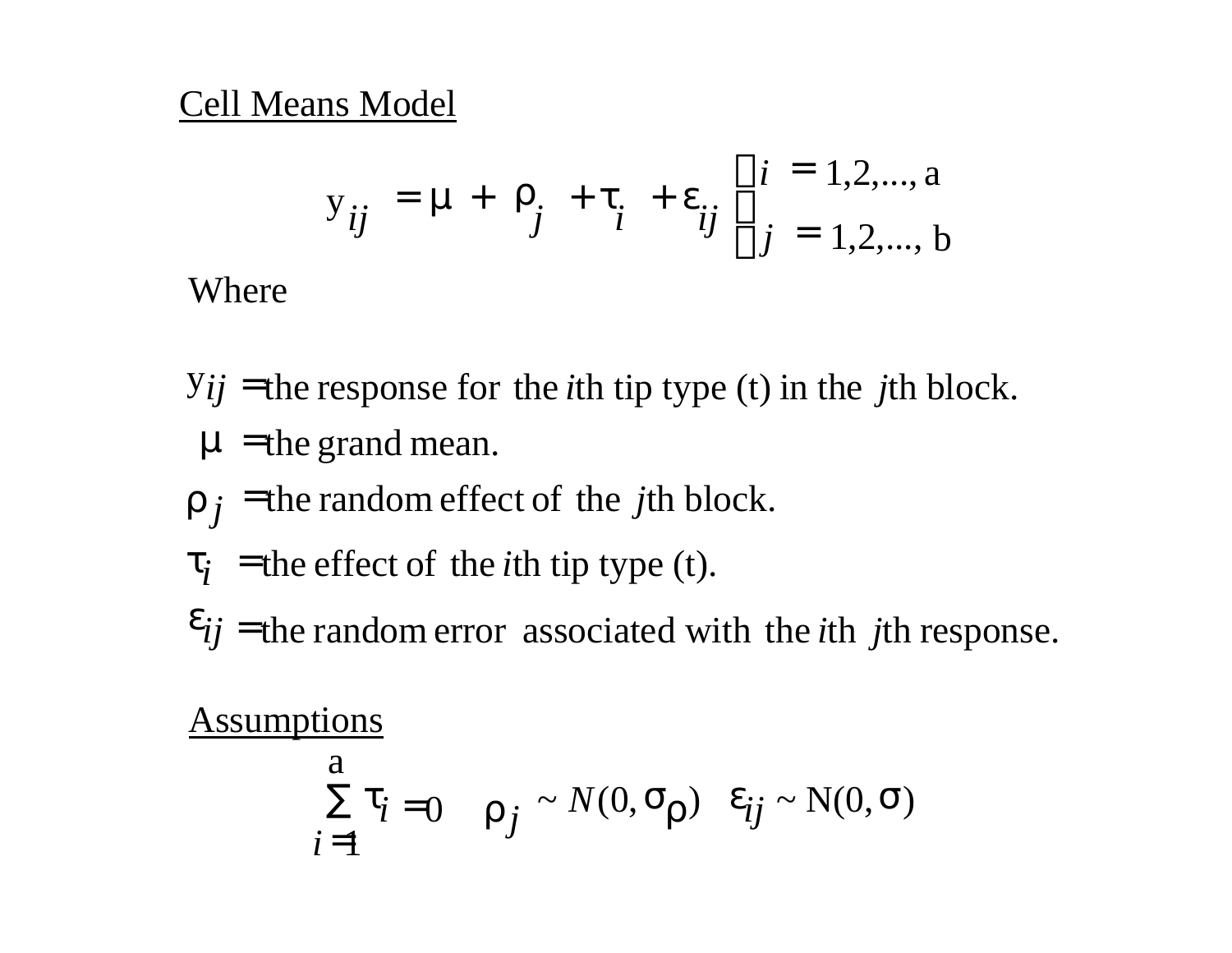# ANOVA Table

| <b>Sources</b> | DF           | DF Ex | <b>MS</b>  | <b>F-test</b>  |
|----------------|--------------|-------|------------|----------------|
| <b>Block</b>   | $b-1$        | 3     | <b>MSB</b> |                |
| Tip            | $a-1$        | 3     | <b>MSA</b> | <b>MSA/MSE</b> |
| Error          | $(a-1)(b-1)$ |       | <b>MSE</b> |                |
| Total          | $N-1$        | 15    |            |                |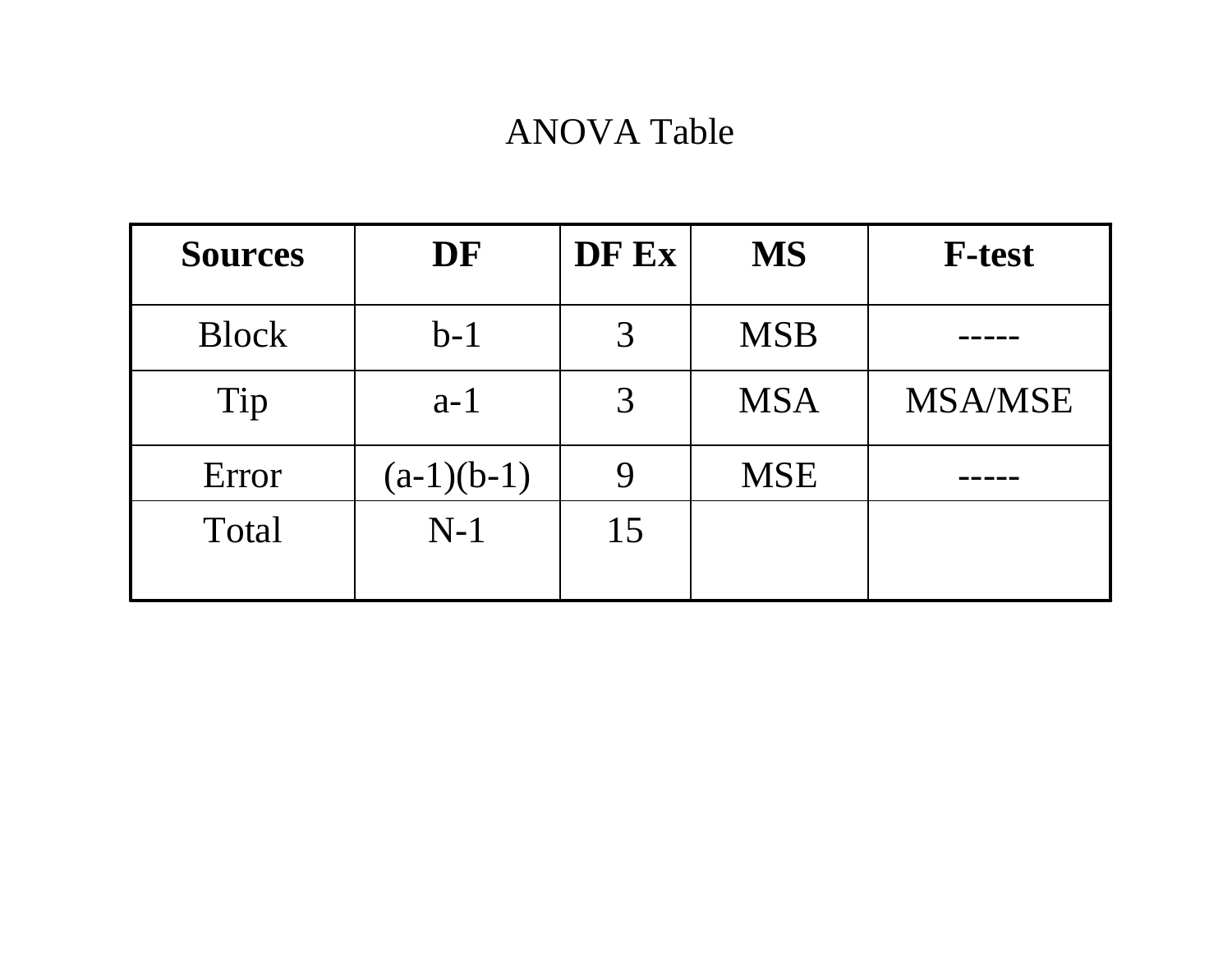Typical Analysis Summary

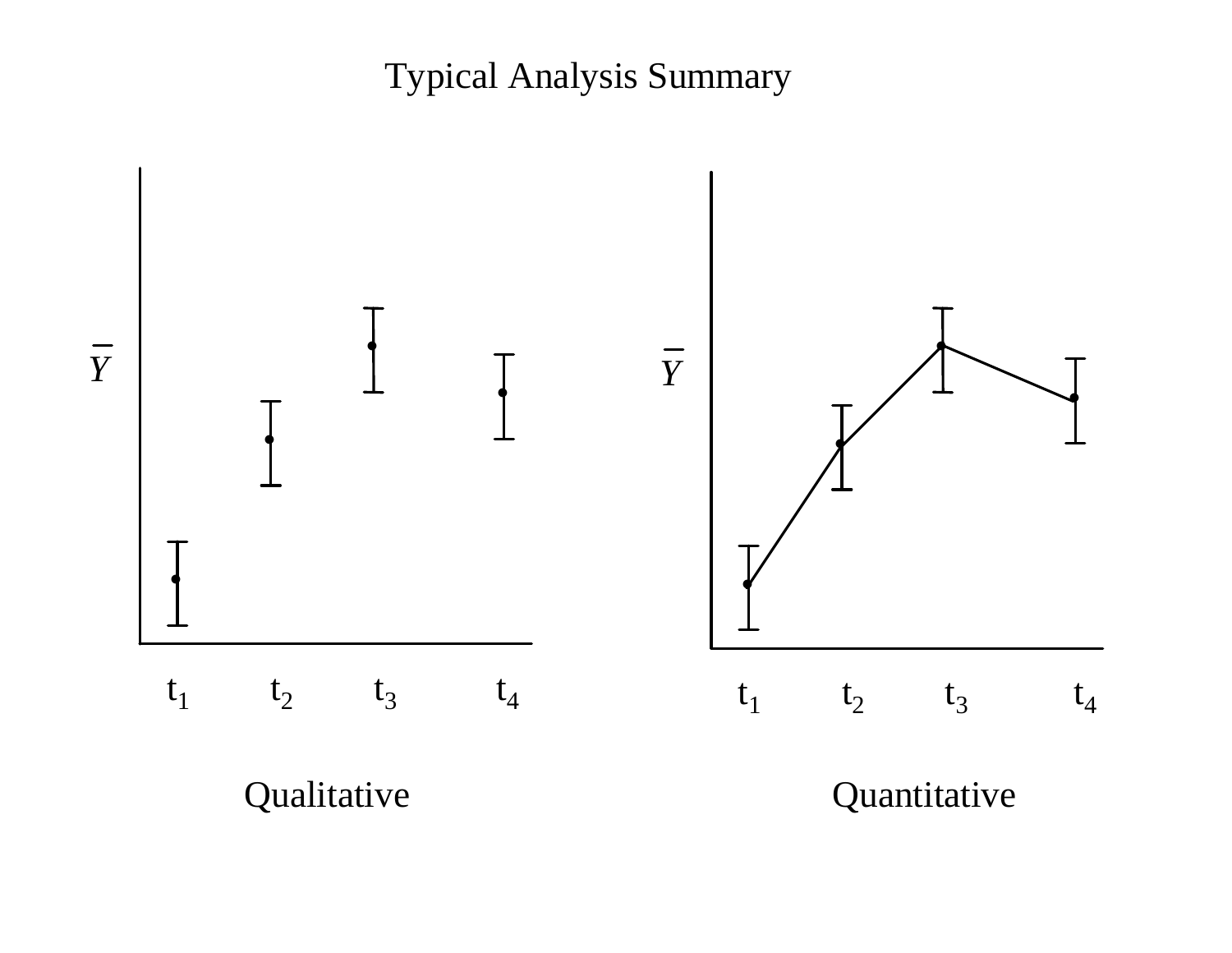# **Latin Square Design**

An engineer is studying the effects of five different formulations (f) of an explosive mixture used in the manufacture of dynamite on the observed explosive force. Each formulation is mixed from a batch of raw material that is only large enough for five formulations to be tested. Furthermore, the formulations are prepared by several operators, and there may be substantial differences in the skills and experience of the operators. The engineer wishes to minimize the variability in force that can be attributed to the batch to batch variability (b), as well as the operator to operator variability (o).

Example taken from "*Design and Analysis of Experiments*". Montgomery, 1991.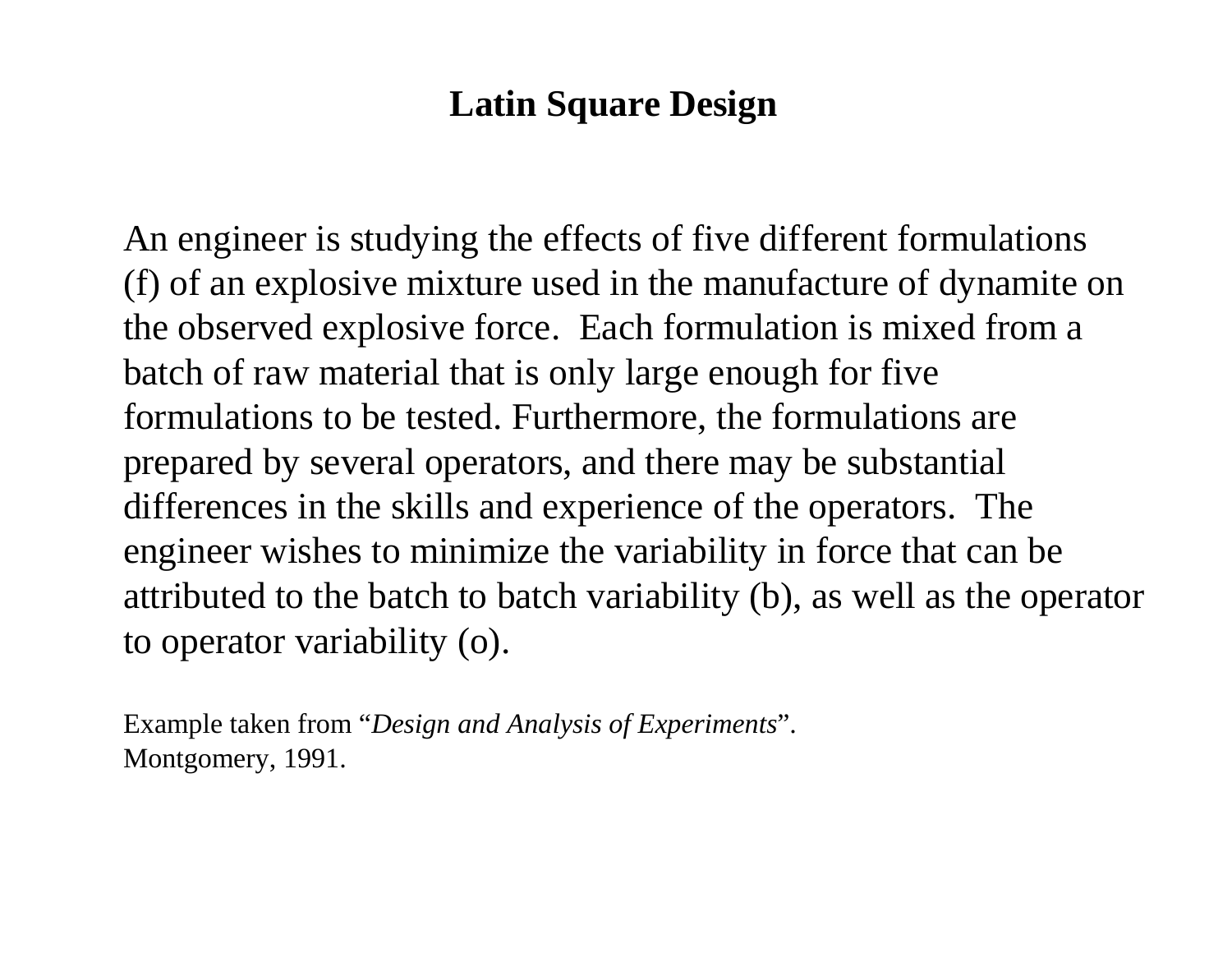#### **Treatment and Design Structure**

Batch (b)

- one-way treatment structure, single fixed factor (f), five levels.
- design structure; two blocking factors (b,o).



Operator (o)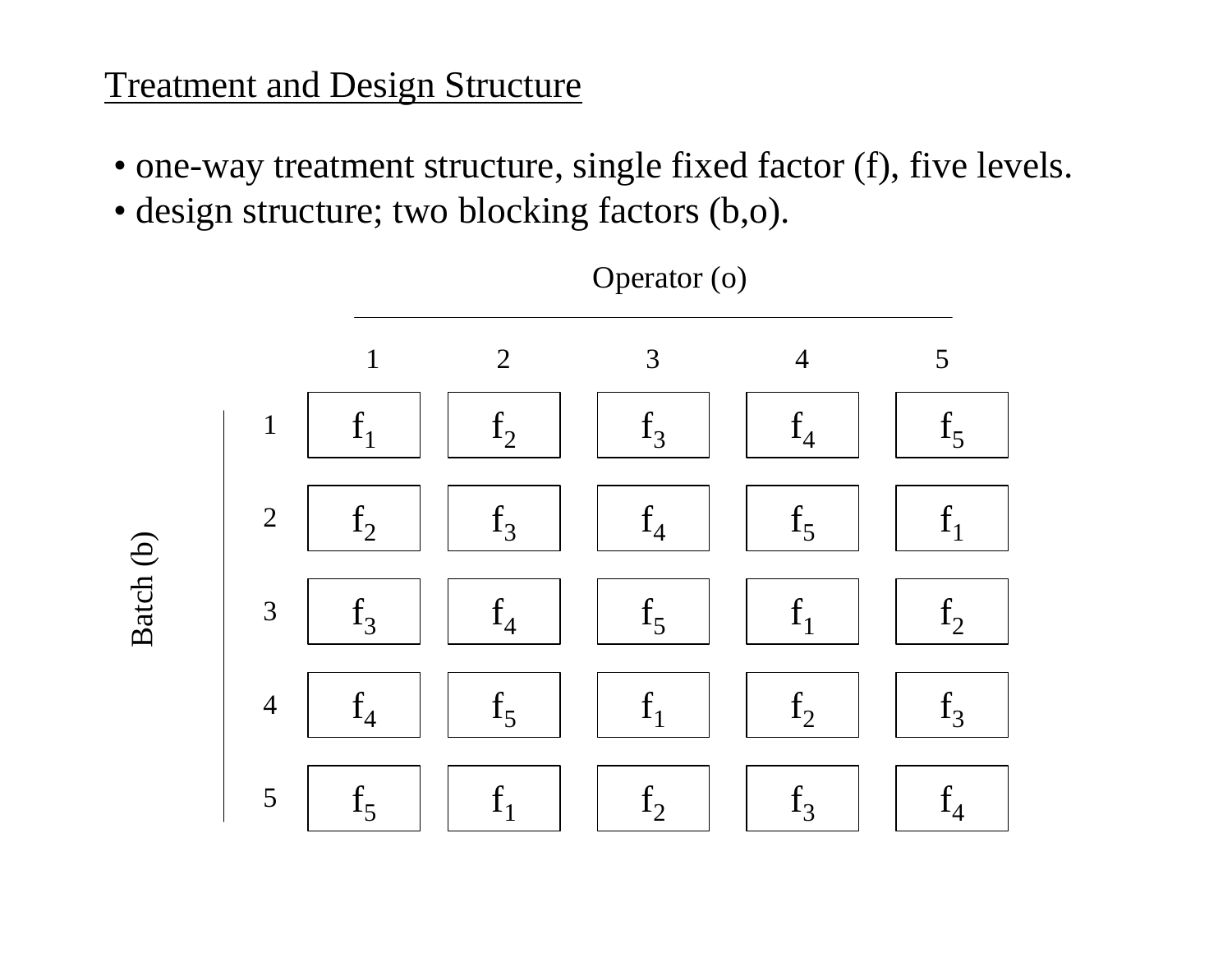#### Cell Means Model

Where

$$
Yijk = m + r_i + g_j + t_k + e_{ij} \begin{cases} i = 1, 2, ..., r \\ j = 1, 2, ..., c \\ k = 1, 2, ..., t \end{cases}
$$

- $m$ =the grand mean. y<sub>ijk</sub> = the response for the *k*th formulation in the *i*th row, *j*th column. =
	- $\hat{i}$  = the effect of the *i*th batch.  $r_i =$
- $g_j$  = the effect of the *j*th operator.
- $t_k$  = the effect of the *k*th formulation (f).  $t_k =$
- **Assumptions**  $t_{ij}$  =the random error associated with the *i*th, *j*th, *k*th response.  $e_{ij} =$

 $\mathbf{r}_k = 0, \quad \mathbf{r}_i \sim N(0, \mathbf{s}_r), \quad \mathbf{g}_j \sim N(0, \mathbf{s}_g), \quad \mathbf{e}_{ij} \sim N(0, \mathbf{s})$  $k = 1$ t  $\sum t_k =$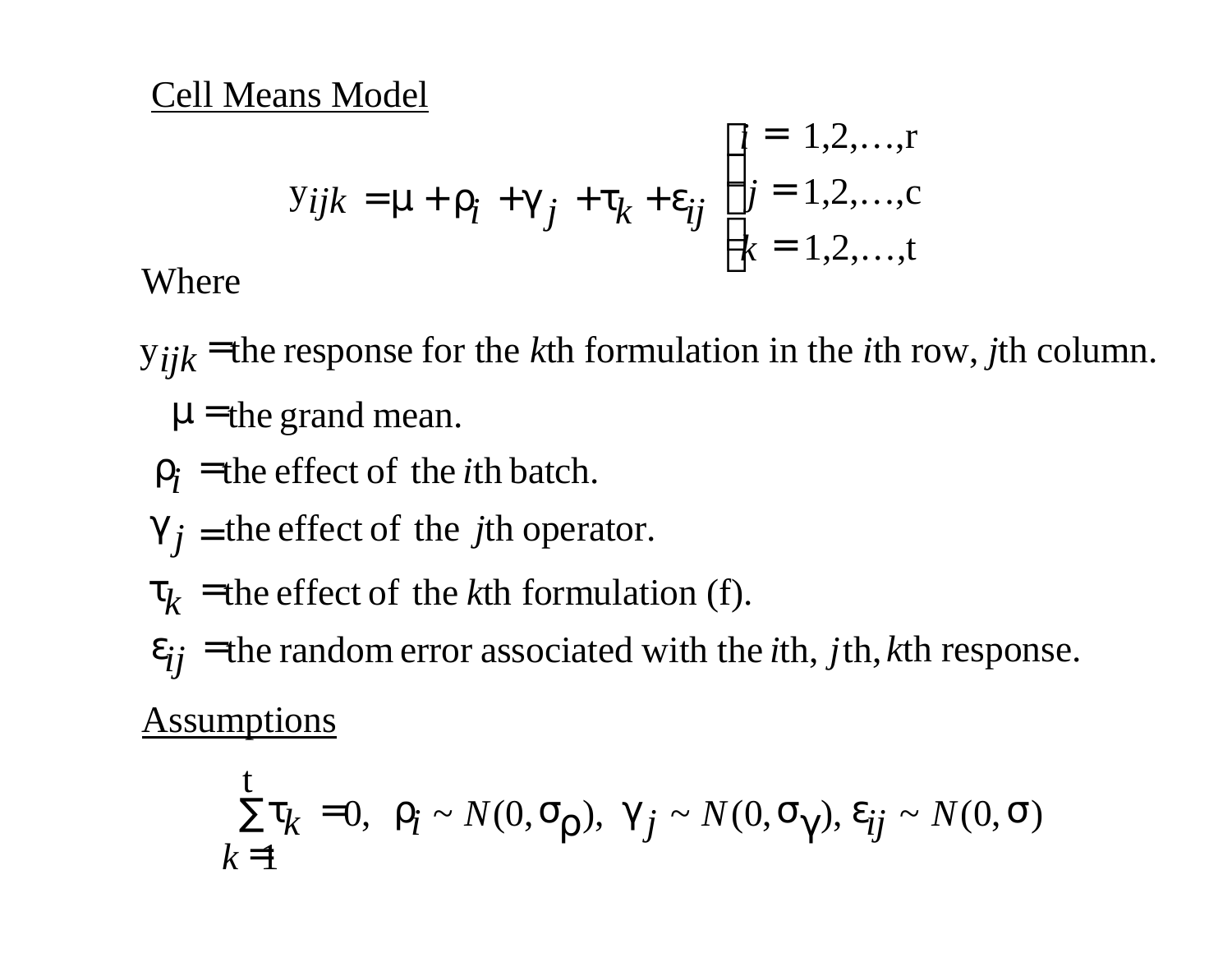# ANOVA Table

| <b>Source</b>          | DF           | DF Ex          | <b>MS</b>  | <b>F-test</b>  |
|------------------------|--------------|----------------|------------|----------------|
| Block(Batch)           | $r-1$        | $\overline{4}$ | <b>MSR</b> |                |
| <b>Block(Operator)</b> | $c-1$        | 4              | <b>MSC</b> |                |
| Formulation (f)        | $t-1$        | 4              | <b>MST</b> | <b>MST/MSE</b> |
| Error                  | $(r-1)(c-2)$ | 12             | <b>MSE</b> |                |
| Total                  | $(r^2-1)$    | 24             |            |                |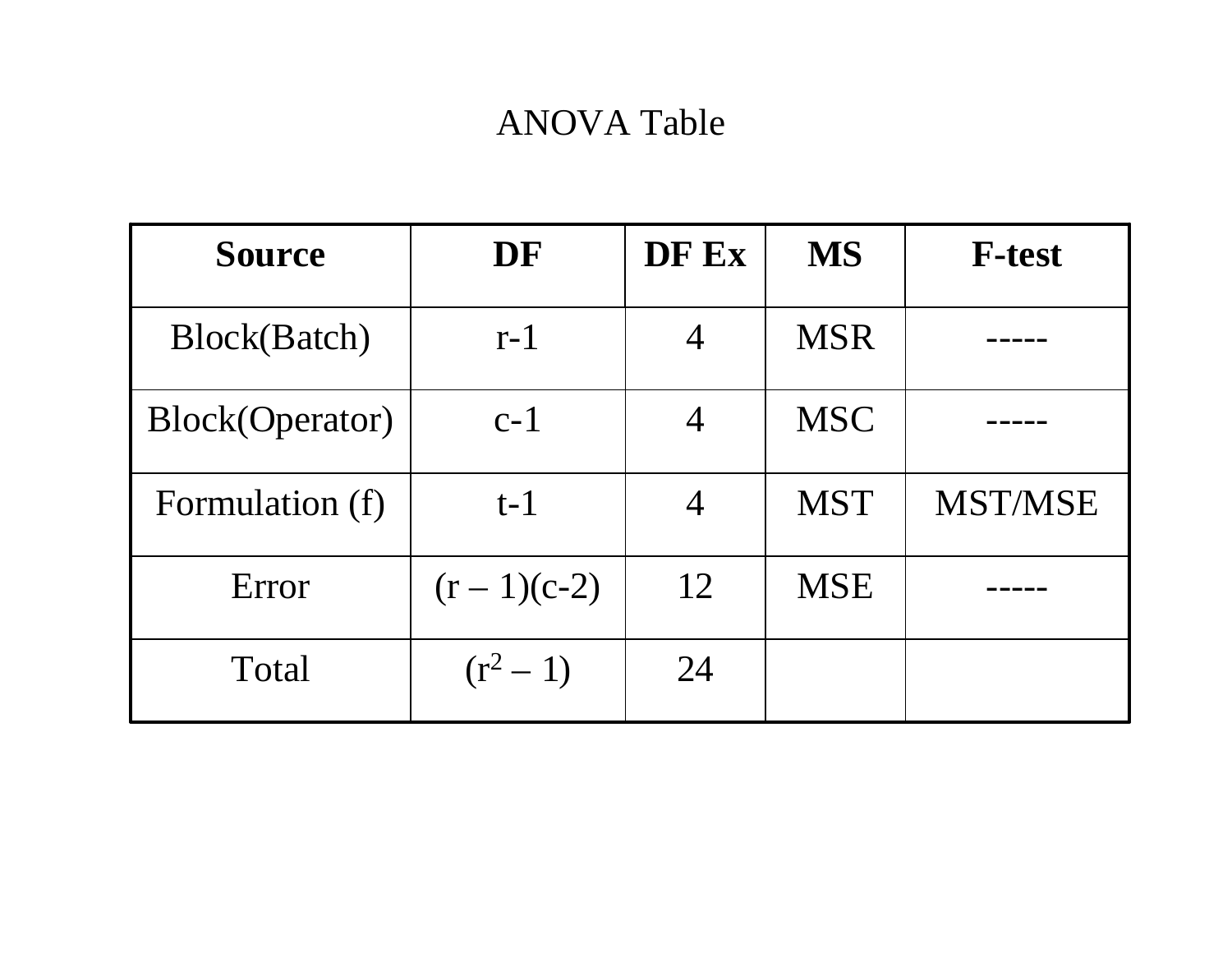Typical Analysis Summary

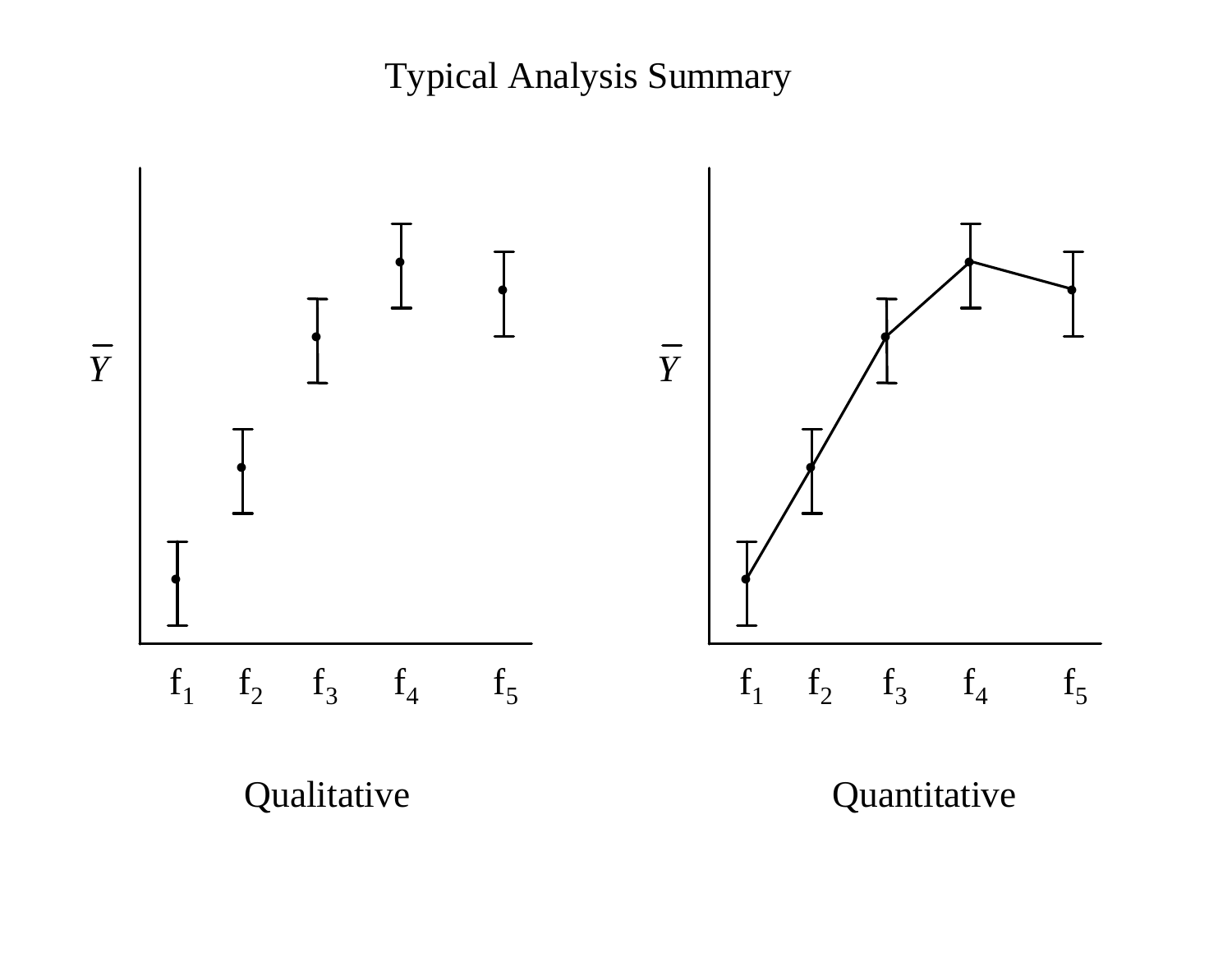#### **Split-Plot-Design**

A paper manufacturer is interested in three different pulp preparation methods (m) and four cooking temperatures (t) for the pulp. The manufacture wishes to study the effect of these two factors on the tensile strength of the paper. Each replication of a factorial requires 12 observations, and the experimenter has decided to run three replicates. However, the pilot plant is only capable of making 12 runs per day, so the experimenter decides to run one replicate on each of three days, with day considered as a blocking factor (d). On any day that the experiment is conducted a batch of pulp is produced by one of the three preparation methods. This batch is then divided into four samples and each sample is cooked at one of the four temperatures and the tensile strength of the ensuing product is determined.

Example taken from: "*Design and Analysis of Experiments*". Montgomery, 1991.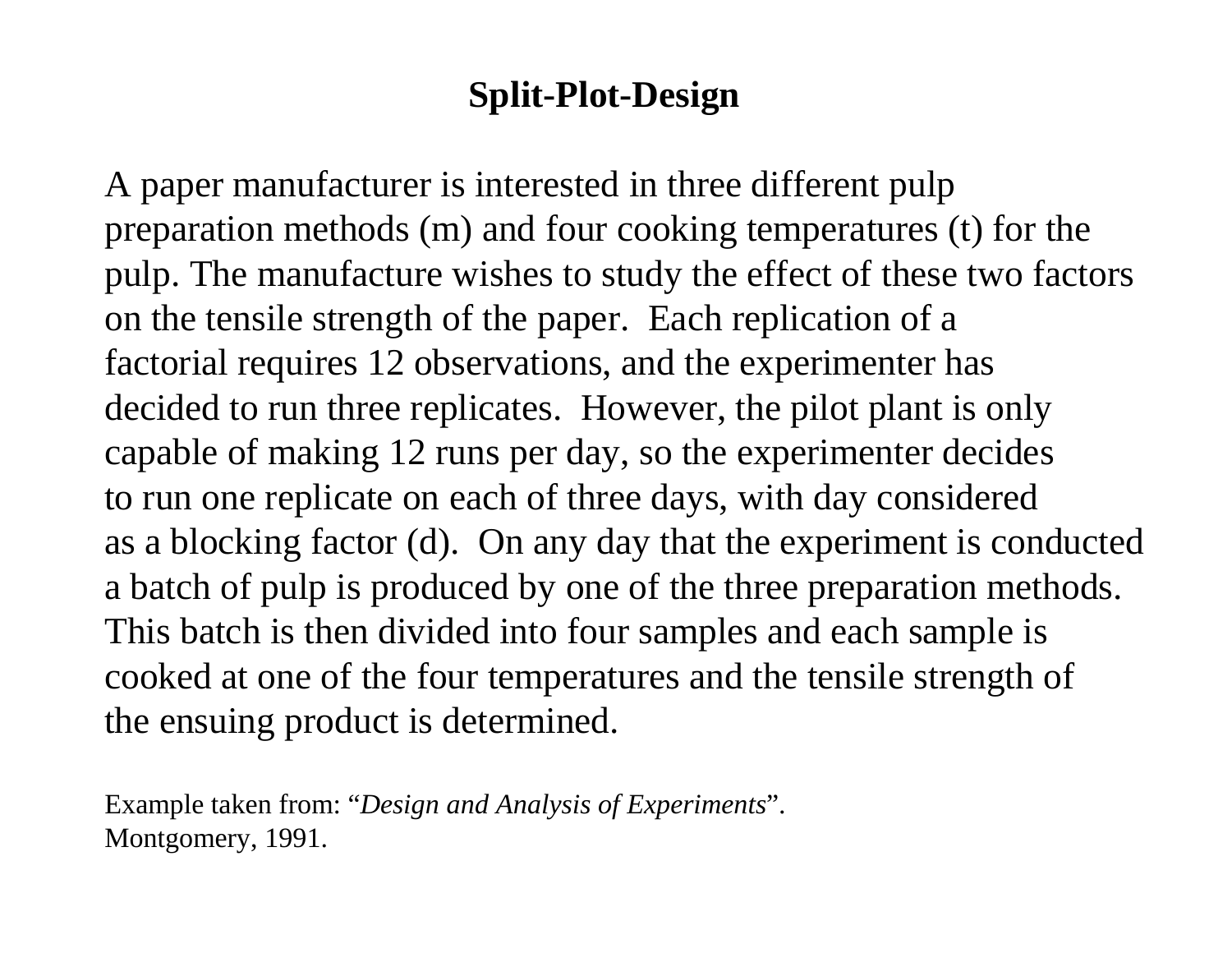#### Design Structure

- two-way treatment structure, two fixed factors, with three levels of material (m) and four levels of temperature (t) randomized within the levels of material.
- design structure; single blocking factor (d).

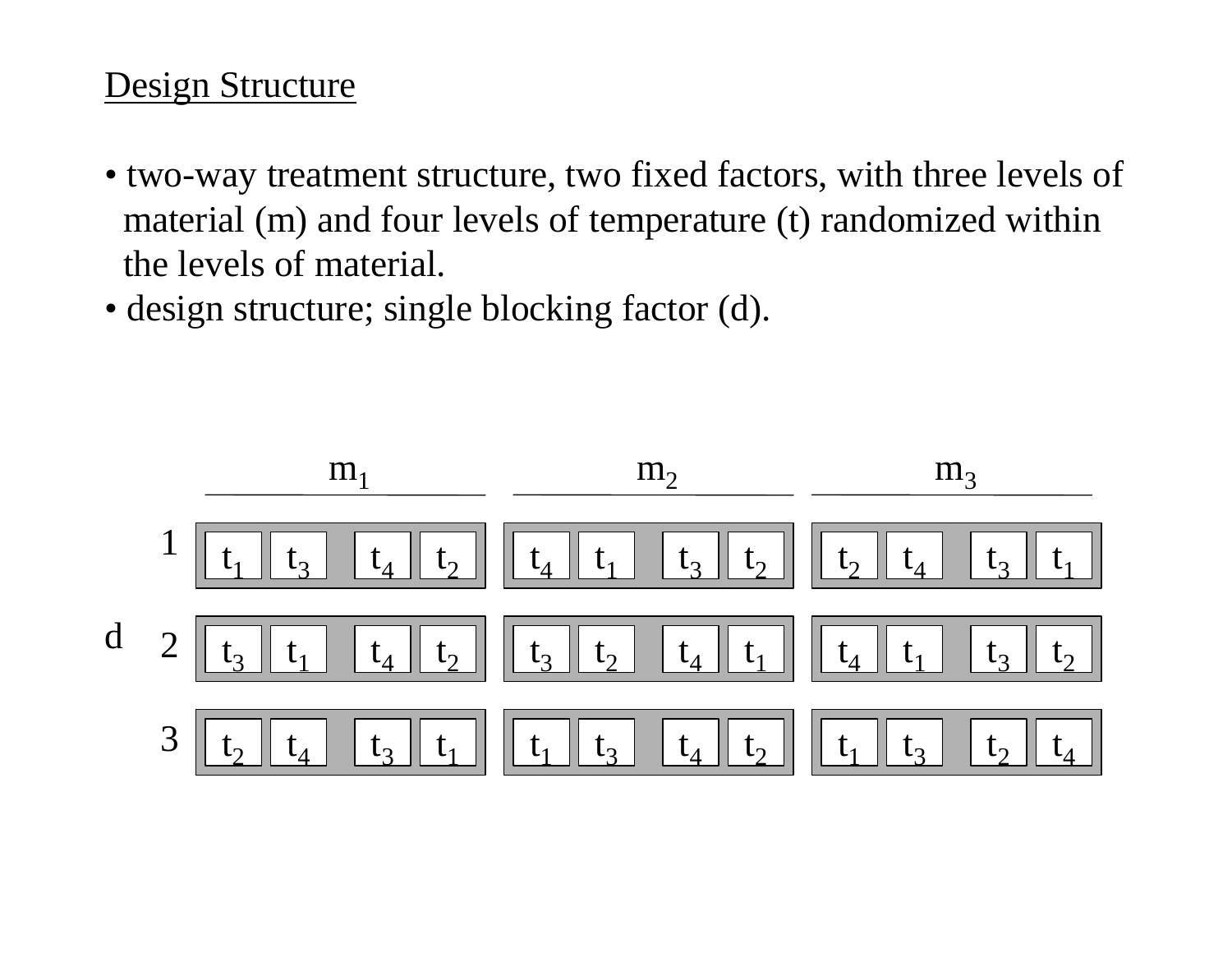$$
y_{ijk} = \mathbf{m} + \mathbf{t}_i + \mathbf{r}_k + d_{ik} + \mathbf{l}_j + (\mathbf{t}\mathbf{l})_{ij} + \mathbf{e}_{ijk} \begin{cases} i = 1, 2, ..., a \\ j = 1, 2, ..., b \\ k = 1, 2, ..., c \end{cases}
$$
  
Where

- ith level of material  $(m)$  in block  $k$ .  $y_{ijk}$  = the response for the *j*th level of temperature (t) within the
- $m =$  the grand mean.
- $t_i$  = the effect for the *i*th level of material (m). *i t*
	- $r_k$  = the random error associated with the *k*th block.
- $d_{ik}$  = random error associated with the *i*th level of material (m).
	- $j =$  the effect of the *j*th level of temperature (t). *l*
- = random error associated with the *i*th, *j*th, *k*th response.  $(t)$   $_{ij}$  = the interaction between *i*th level of m and *j*th level of t. *ijk e*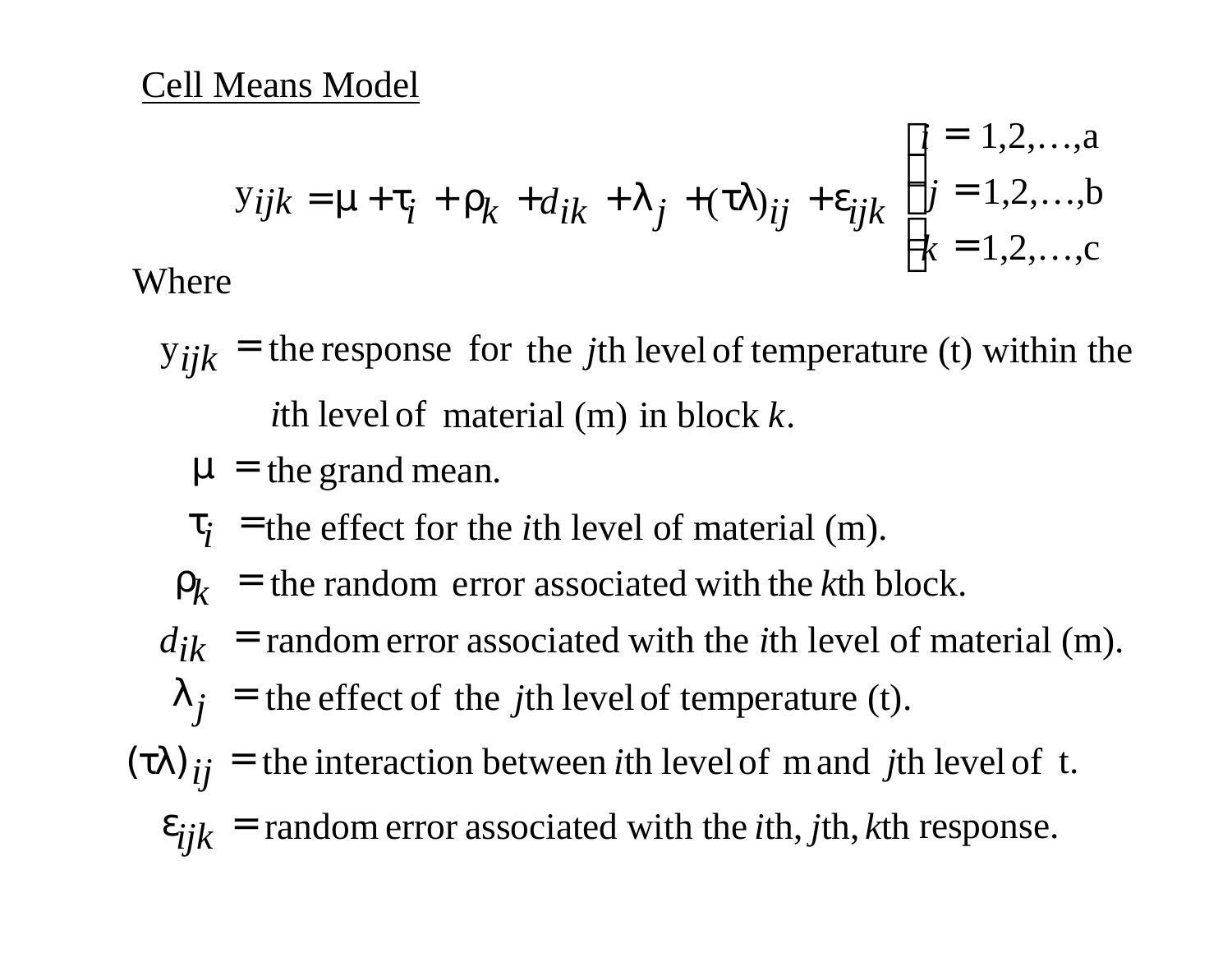#### **Assumptions**

$$
\sum_{i=1}^{a} t_i = 0, \qquad \sum_{j=1}^{b} I_j = 0, \qquad \sum_{i=1}^{a} \sum_{j=1}^{b} (tI)_{ij} = 0.
$$

 $r_k \sim N(0, s_r)$ ,  $d_{ik} \sim N(0, s_d)$ ,  $e_{ij} \sim N(0, s)$ .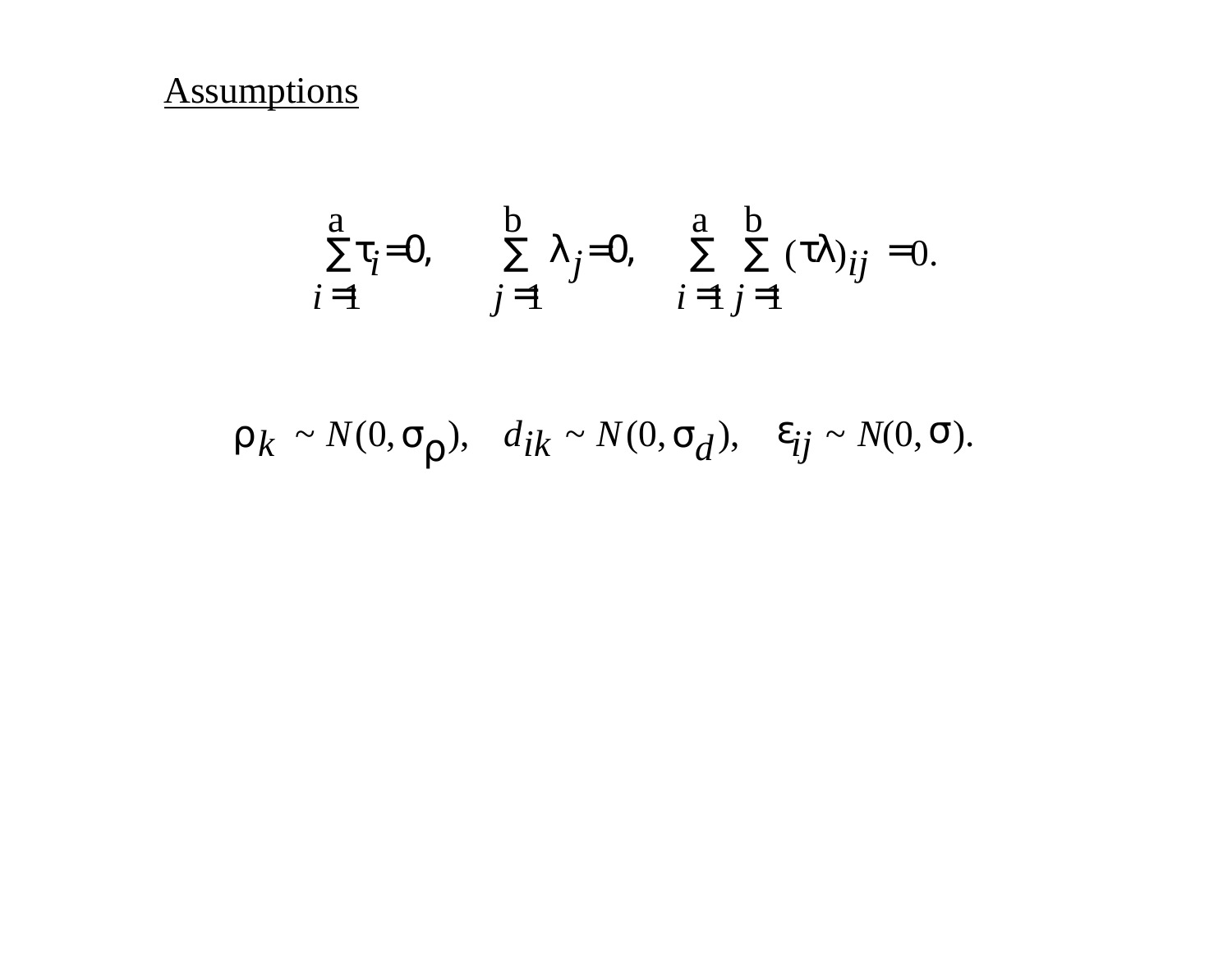# ANOVA Table

| <b>Sources</b> | DF            | DF Ex                       | <b>MS</b>   | <b>F-test</b> |
|----------------|---------------|-----------------------------|-------------|---------------|
| Block(d)       | $c-1$         | $\overline{2}$              | <b>MSC</b>  |               |
| Method (m)     | $a-1$         | $\mathcal{D}_{\mathcal{L}}$ | <b>MSA</b>  | MSA/MSE(a)    |
| Error $(a)$    | $(a-1)(c-1)$  | $\overline{4}$              | MSE(a)      |               |
| Temp (t)       | $b-1$         | $\mathcal{E}$               | <b>MSB</b>  | MSB/MSE(b)    |
| $m \times t$   | $(a-1)(b-1)$  | 6                           | <b>MSAB</b> | MSAB/MSE(b)   |
| Error $(b)$    | $a(b-1)(c-1)$ | 18                          | MSE(b)      |               |
| Total          | $N-1$         | 35                          |             |               |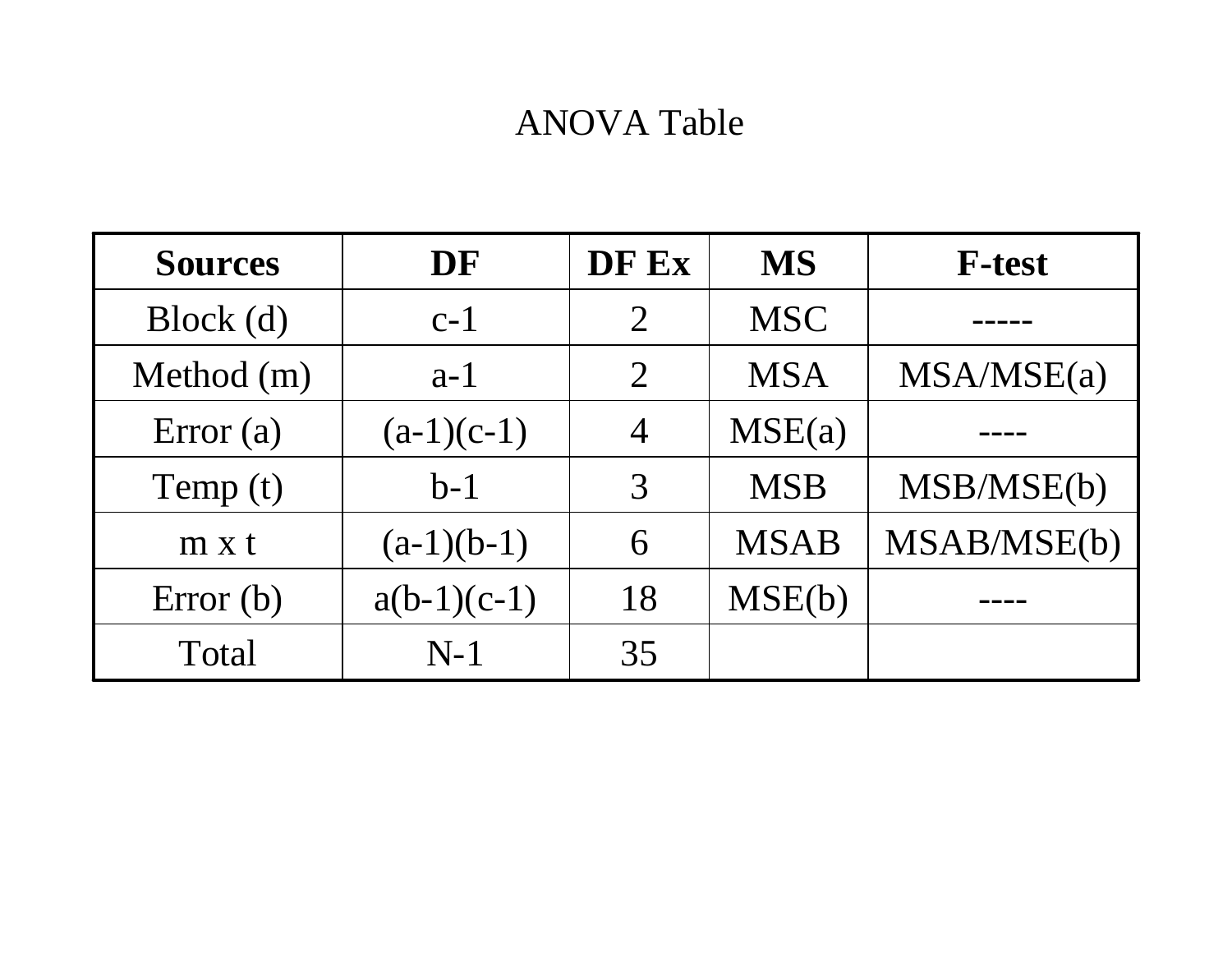Typical Analysis Summary

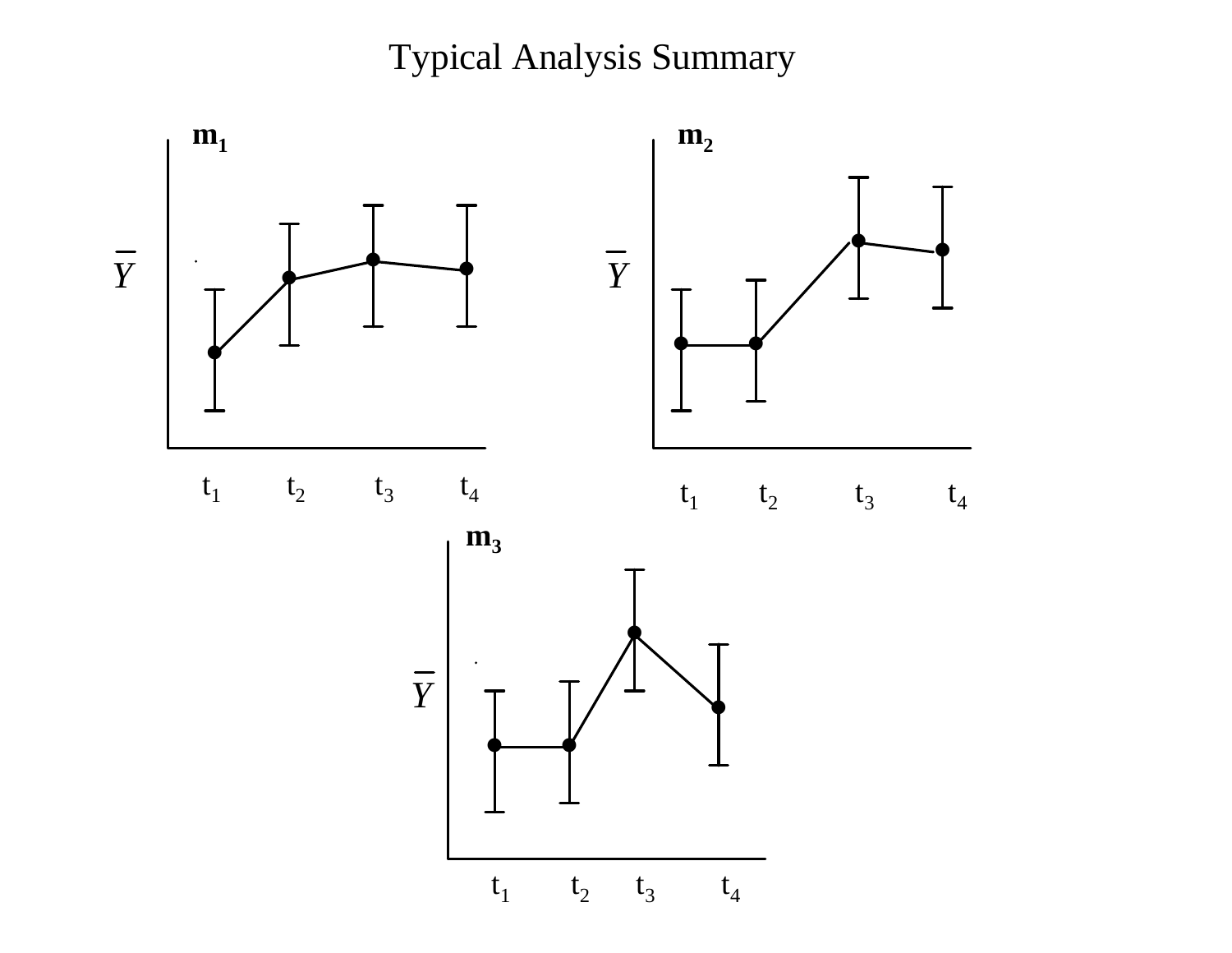# **Sample Size Approximation (V)**

The primary information required to estimate sample size:

- an estimate of variance  $\sigma^2$ .
- the size of the difference between treatment means  $(\delta)$ that has physical significant (critical difference).
- the significance level of the test  $(\alpha)$ , or the probability of a Type I error.
- the power of the test  $(1-\beta)$ , or the probability of detecting δ, where β is the probability of a Type II error.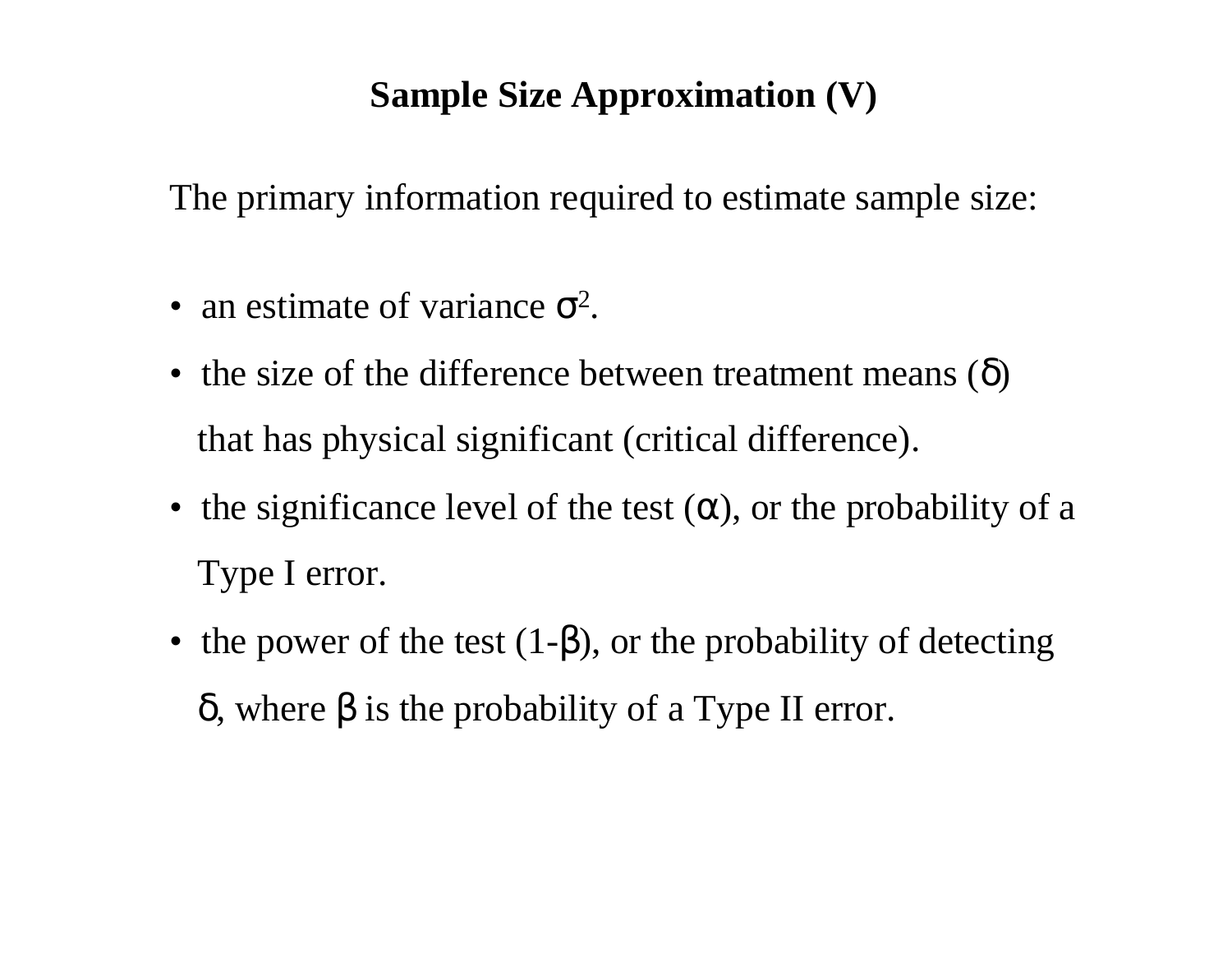#### **Sample Size Approximation**

$$
r \ge 2[Z_{a/2} + Z_b]^2 \left(\frac{s}{d}\right)^2
$$

Where

 $r =$  the number of replication per treatment group.

 $Z_{\mathbf{k}}$  = the standard normal variate exceeded with probability *b*.  $Z_{a/2}$  = the standard normal variate exceeded with probability  $a/2$ .  $Z_{\bf h}$ *a*

- $s$  = the estimate standard deviation of the response.
- $d$  = the critical difference between the two treatment means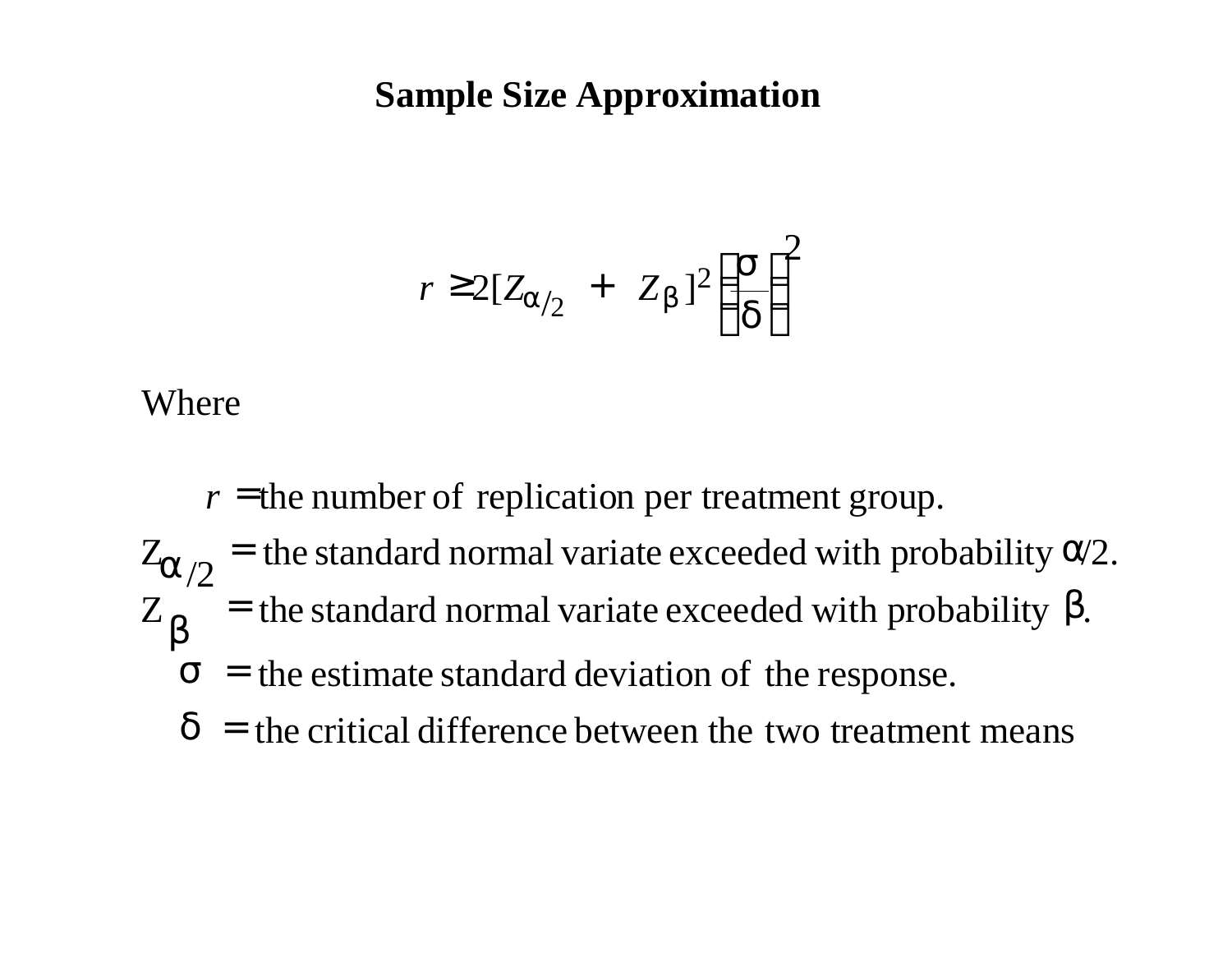#### **Multiple Comparison Adjustment (VI)**

• Adjustment procedure to control the type I error rate for multiple hypotheses tests; where the type I error is defined as the probability of rejecting the null hypothesis when the null hypothesis is true.

Probability of at least k type I errors:

$$
P(t \le k) = \sum_{t=0}^{k} \frac{n!}{k!(n-k)!} a_c^{k} (1 - a_c)^{n-k}
$$

$$
P(0) = (1 - a_c)^{n}
$$

Where

 $n =$  the number of comparisons.  $\alpha_c$  = the comparison type I error rate.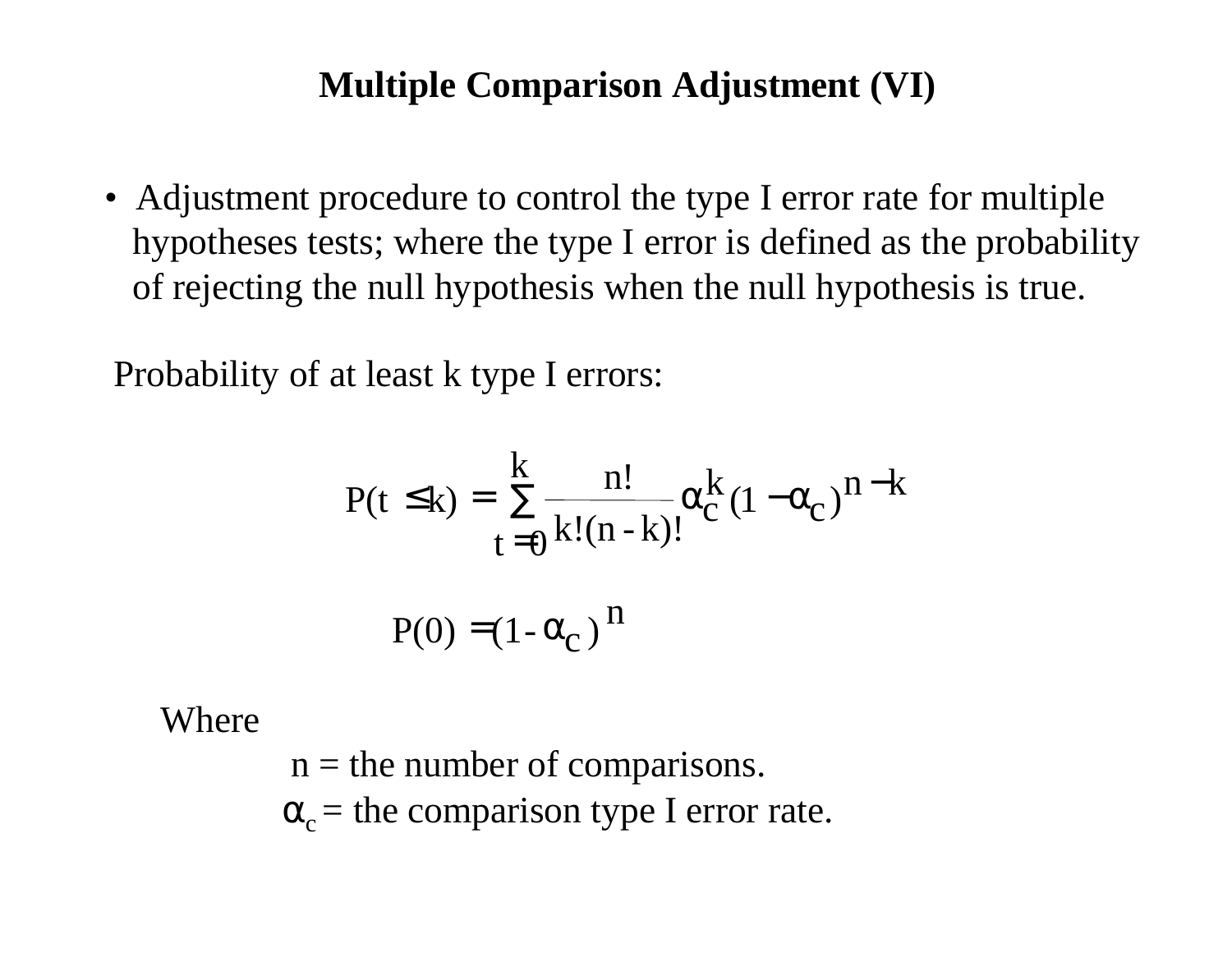#### **Common Adjustments**

- Dunnett's Method (comparison of all treatments to control, experimentwise error rate).
- MCB Method (single or combination of best treatments, experimentwise error rate).
- Fisher's Least Significant Difference Criterion (pair-wise comparisons, experimentwise error rate, least conservative).
- Tukey's Honest Significant Difference Criterion (all pair-wise comparisons,experimentwise error rate, moderately conservative)
- •Bonferroni Criterion (pairwise comparisons, experimentwise error rate, most conservative).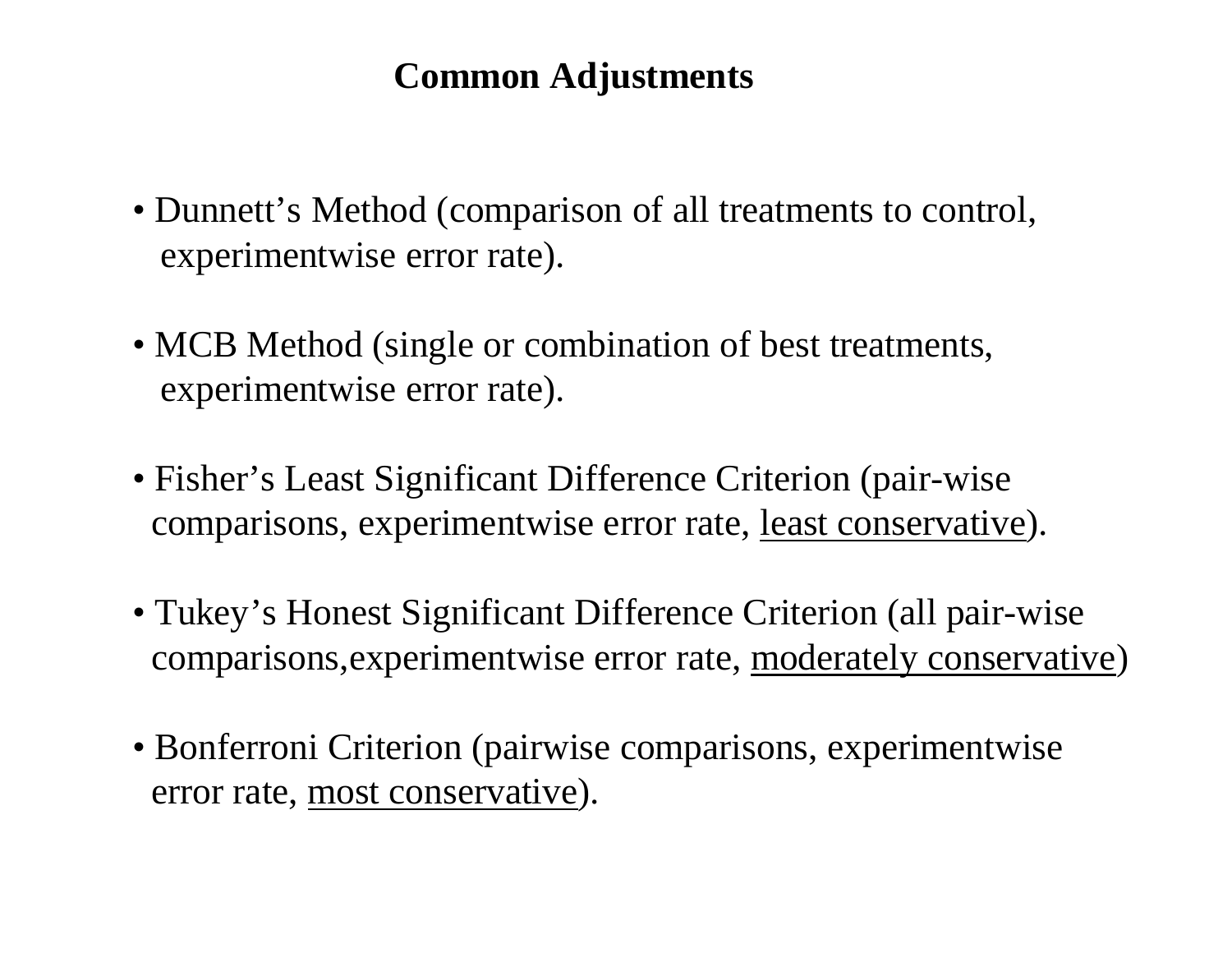## **Experimental Design Check List (VII)**

- a) Define the objectives of the experiment.
- b) Identify all sources of variation, including:
	- treatment factors and their levels.
	- experimental units.
	- blocking factors, noise factors, and covariates.
- c) Choose appropriate rule for assigning the experimental units to the treatments.
- d) Specify the measurements to be made.
- e) Run a pilot study if possible**\*** .
- f) Specify the model.
- g) Outline the analysis.
- h) Calculate the number of observations that need to be taken.